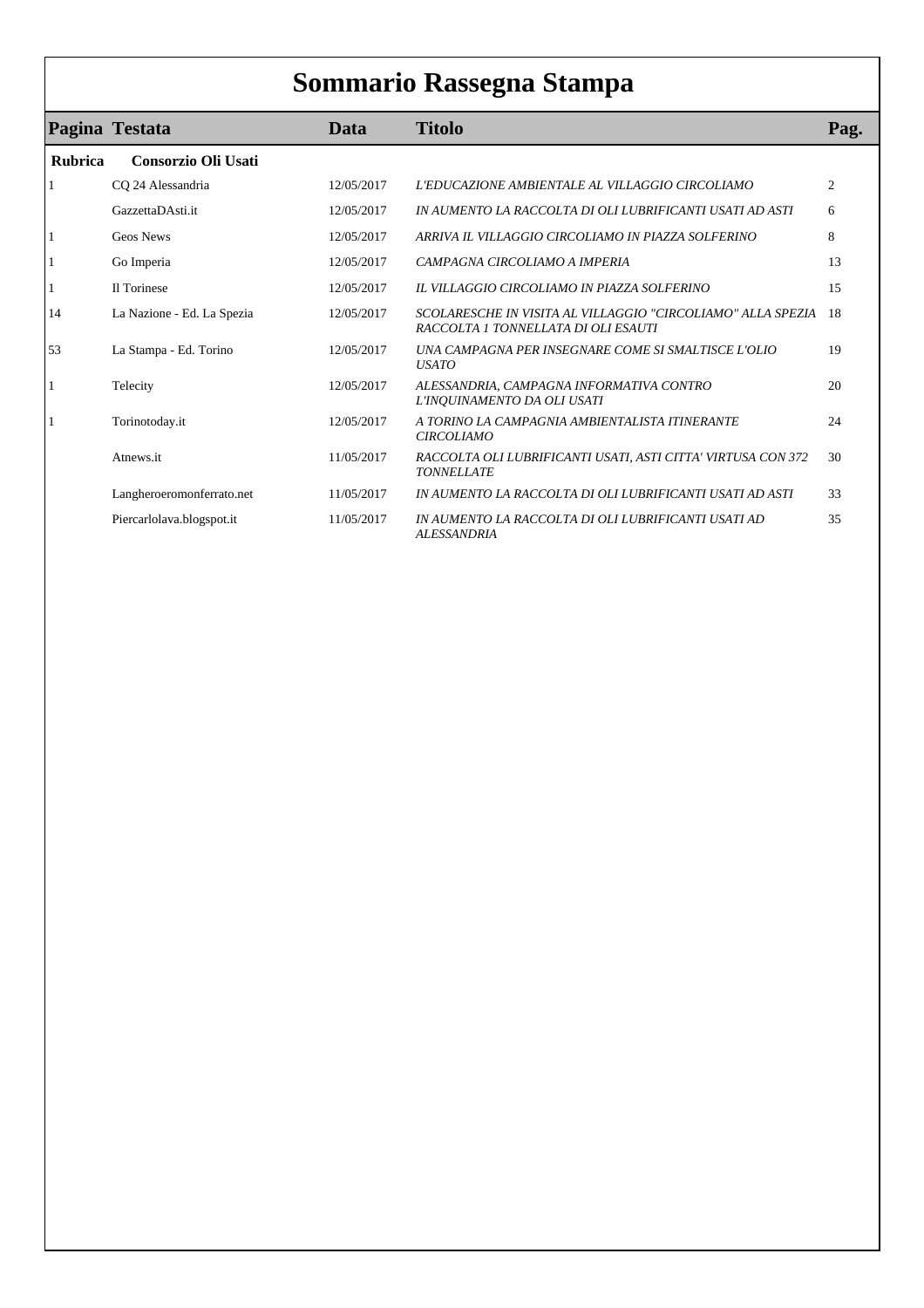<span id="page-1-0"></span>







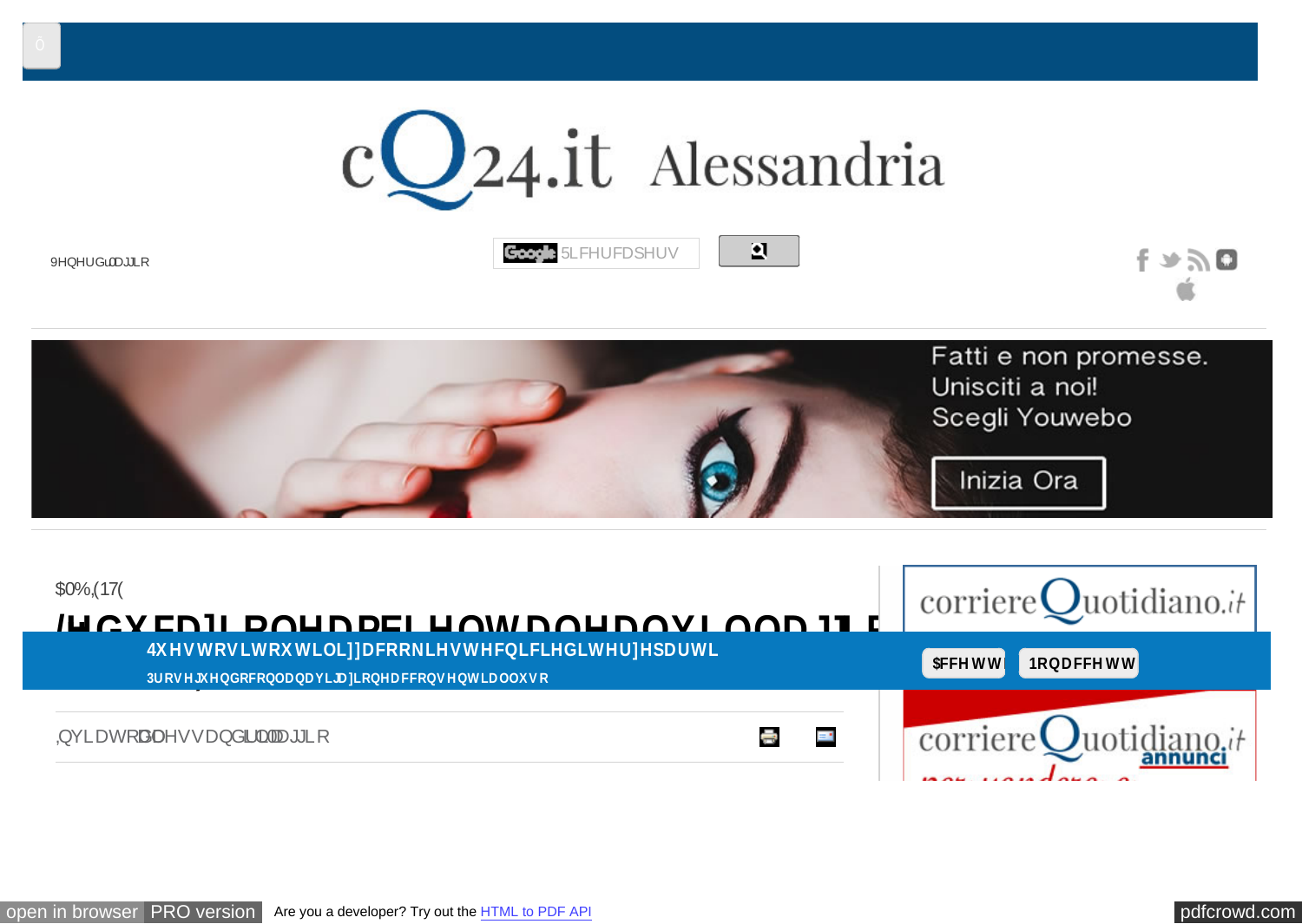[open in browser](http://pdfcrowd.com/redirect/?url=http%3a%2f%2falessandria.cq24.it%2f1.56303%2fambiente%2fpiemonte-alessandria%2f3656%2fl%25E2%2580%2599educazione-ambientale-al-villaggio-circoliamo&id=ma-170512024140-065d976b) [PRO version](http://pdfcrowd.com/customize/) Are you a developer? Try out the **HTML to PDF API** [pdfcrowd.com](http://pdfcrowd.com)

&\$%\*ž gi ib hchU`Y X] %\*"\*\$& fYWidYfUhryDongH5h5hyBHlcbY [ UiaYbhc f]gdYhhc U``Y & \$'& fUWWc`hY `<mark>I Fro</mark>xf Y MYrX X pph Yno - S &RQVRU]LR 2EEOLJDWRULR GHJOL 2OL 8VDWL QHO[OD FRQIHUHQ](http://alessandria.cq24.it/1.56289/curiosit%C3%A0/piemonte-alessandria/3656/incontro-con-la-scrittrice-patrizia-emilitri)]D VWDPSD FKH VL qWHQXWD ->olS{S>^S\SolSb Y ` ` ` ` U a V ] h c ` X ] ` 7 ] f W C @ = U a c ž ` ` U ` W U a d U [ b | U <u>` Y X i W U h ] j U ` ] h ]</u> b Y f gYbg]V]`]nnUfY``Ïcd]b]cbY`diVV`]WU`Y``Y|`"^^1blabf‼plabl'``c XY]``iVf]Z]WUbh]`igUh]"`EiYghU`aUhh]bU` j]``U[[]c 7]fWC@=Uac dUfhYW]dUbXc U[`]| I; f Y Y b @ Y U [ i Y Í ž ˙ ] ` d f c [ Y h h c ˙ W\ Y ˙ d f Y j Y ] U``ÏYXi WUn]cbY 'UaV]YbhU`Y" BY` & \$ %\* ]` 7 c b g c f n ] c  $\hat{E}$  W\Y Wc c f X ] b U ` Ï JadJUbh]X]f][YbYfUn]cbYX]ghf]Vi]h]g  $\%$  + +  $\%$  \$  $\%$  h c b b Y ` U h Y  $\%$  X ]  $\degree$  c ` ] c ` i V f ] Z ] WU b  $\Box$ dchYbn]U`Y`fUWWc[`]V]`Yž`Wcb`ib`XUhc`X]`dfcXchhc`Ujj]Uhc`U ·) ι " i = f ] q i ` h U h ] ` q c b c G Yg Vc UX oX H ]q UZ bU dV Y & ]h ] : `|Ê W W ]U c žq d f| YY qf dU dh loc q U V ] ` Y

C`hfY`&"(\$, hcbbY``UhY`X]`c`]'`iVf]Z]WUb<del>h] igUh] fUWWc`</del>hY







 $5$ DDIBH5A9BH= 10 ^ r X \ X c \ 0 X X 0 } \  $m\setminus b\;b\setminus\}$  \  $\setminus$  Od  $\setminus$  WO o Wd p c



GD 9 HH 5 7 C @ C Ö \Zd'drp\ Z\m  $>$  O m X r  $\sim$  X \ p d X r  $\dot{Z}$  \ d  $\dot{C}$ 



 $5$  D D I B H 5 A 9 B H =  $\hat{m}$   $\sim$  - Op Z } d O  $\rightarrow$  C r  $\mu$  r  $\hat{m}$  $AE\setminus$  0 m, } r  $\zeta$ 

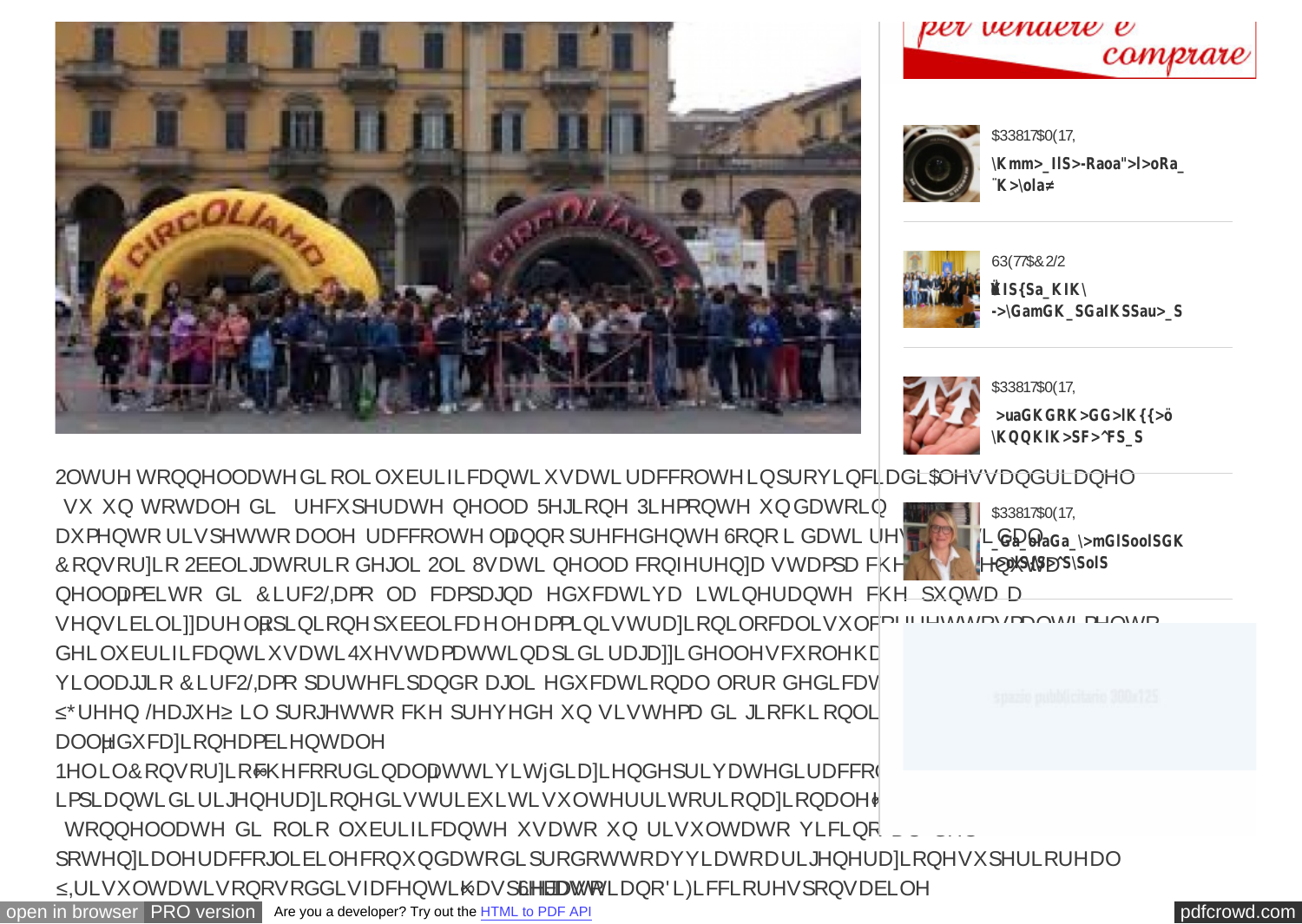W\Y hchU` | nn Y f { ` | ` ` a U | | | c f ` b i a Y f c ` X | ` d i b h | ` X i f U b h Y ` | ` ` | 7] f W C @ = U a c ` & \$ % + Í . `` U ` g Wi c ` U ` j ] b W] h f ] W Y ` b Y ` ` & \$ % + ` X ] j Y b h Y f { ` Z`ij]U`Y`XY``Dc`Y`XY``ÏCfVUž`Wcbhf]ViYbXc`U``ÏUWei]ghc`X] `cfc'WifU'dYf'hihhU'`U'XifUhU'XY``U'`cfc'j]hU" HY`YZcbUbXc U` biaYfc jYfXY XY` 7cbgcfn]cž , \$\$ , \*' \$ (, c kkk" Wcci" ] hž "dcgg] V]`Y Uj YfY ] b Z c f a U n ] c b ] g i Wca Y g a U`h ] i C \ ] C \ i g U h C \ Y \ ] \ \ f Y WU d ] h C \ X Y \ \ f U WWC [ \ ] h C f Y \ d ] - \ j ] W] b C " \ Yghf Ya Ua Ybh Yo X Ubbc gcod Yfor Tilla V] Ybh Yo Yod Yfor Uog Urin Yoia Ub U. X] ibfiUihc ! gY jYfgUh] ]b UWeiU ]bei]bUbc ibU gidYfZ]W]Y WU`W]c" AU ei Yghc f] Z] i hc Wcgh] hi ] g WY U` Wcbh Yadc i b U ] ad  $dYf$  ] bcghfc DUYgYž dYfW\f di' YggYfY f][YbYfUhc Y hcfb gh Ygg Y WUf Uhh Yf]gh] W\Y XY` `i Vf]Z] WUbh Y XU Wi] XYf]j U/ f ] [YbYfUn]cbY XY`` I c` ] c ` i Vf ] Z ] WUbhY \ U ' WcbgYbh ] h c i b ' f ]

WcbZYf]aYbhc XY[`] c`] ``iVf]Z]WUbh] igUh] [" I = ` 7 c a i b Y ` X ] ` 5 ` Y g g U b X f ] U ` Ê ` \ U ` Wc a a Y b h U h c ` ` i U g g Y g g c f Y ` Wc 7 \ U i X ] c  $\circ$  e c a V U f X ]  $\circ$   $\dot{E}$   $\prime$  g Y b g ] V ]  $\circ$  Y  $\prime$  U  $\circ$  h Y a U  $\prime$  5 i g d ] W \ ] U a c  $\circ$  W \ Y ] b Z c f a U n ] c b Y ž ' f ] j c ` h U ' U ` ` Y ' Z U a ] [ ` ] Y ž ' g ] ' d c g g U ' ] b h Y f j Y b ] f Y UbWcfU gZi [ [ Y ' U ' f Y Wid Y f c " ' D Y f ' i b U ' W] h h { ' b U h U ' Z f U ' X i Y ' Z ] i a WcaY U bcghfUž " ZcbXUaYbhU Y W\Y ] fU[Unn] WUd]gWUbc eiU C[b] ZcfaU X] | bei | bUaYbhc Y gcdf Uhhihhc ei Y``c dUfh | Wc`l d Y f g ] g h Y b h Y ž WU i g U h c ` X U [ ` ] ` c ` ] ` ` i V f ] Z ] WU b h ] Í "

,O SULPR ²&LUF2/,DPR³ IX UHDOL]]DWR QHO H TXHOOD GHO q ODSULPD  $WU$ ad $U$ [bUˈUˈnYfcˈYa]qq]cb]žˈdYfW\ $f$  `UˈeiUbh]h{ˈX] 7C& [YbY] Uhhf Uj Yfgc jbh Yfj Ybh ] X ] Zcf Ygh Un ] cb Y ] b [f U Xc X ] Uggc f \ UhacgZYfU" @ IU Wei ] ghc XY ] Wf Y X ] h ] ž Y Z Z Y h h i Uhc X U ` 7 c b g c f n ]

XY``U f Y h Y `X ] `f U W W c `h U `X Y ` `7 C C I `! `a U `] ` `b c g h f c `c V ] Y h h ] j c `f %\$\$I"@U`d]WWc`U`dUfhY`W\Y`gZi[[Y`UbWcfU`U``U`fUWWc`hU`g]`  $\hat{I}$ ZU] XU hY $\hat{I}$ . dYf ] bhYf WYhhUf`U UVV] Uac V] gc [bc XY` giddcfh d Y f i b U g Y a d f Y a U [[] c f Y X ] Z Z i g ] c b Y X ] ' ] g c ` Y ' Y W c ` c [ ] W \ Y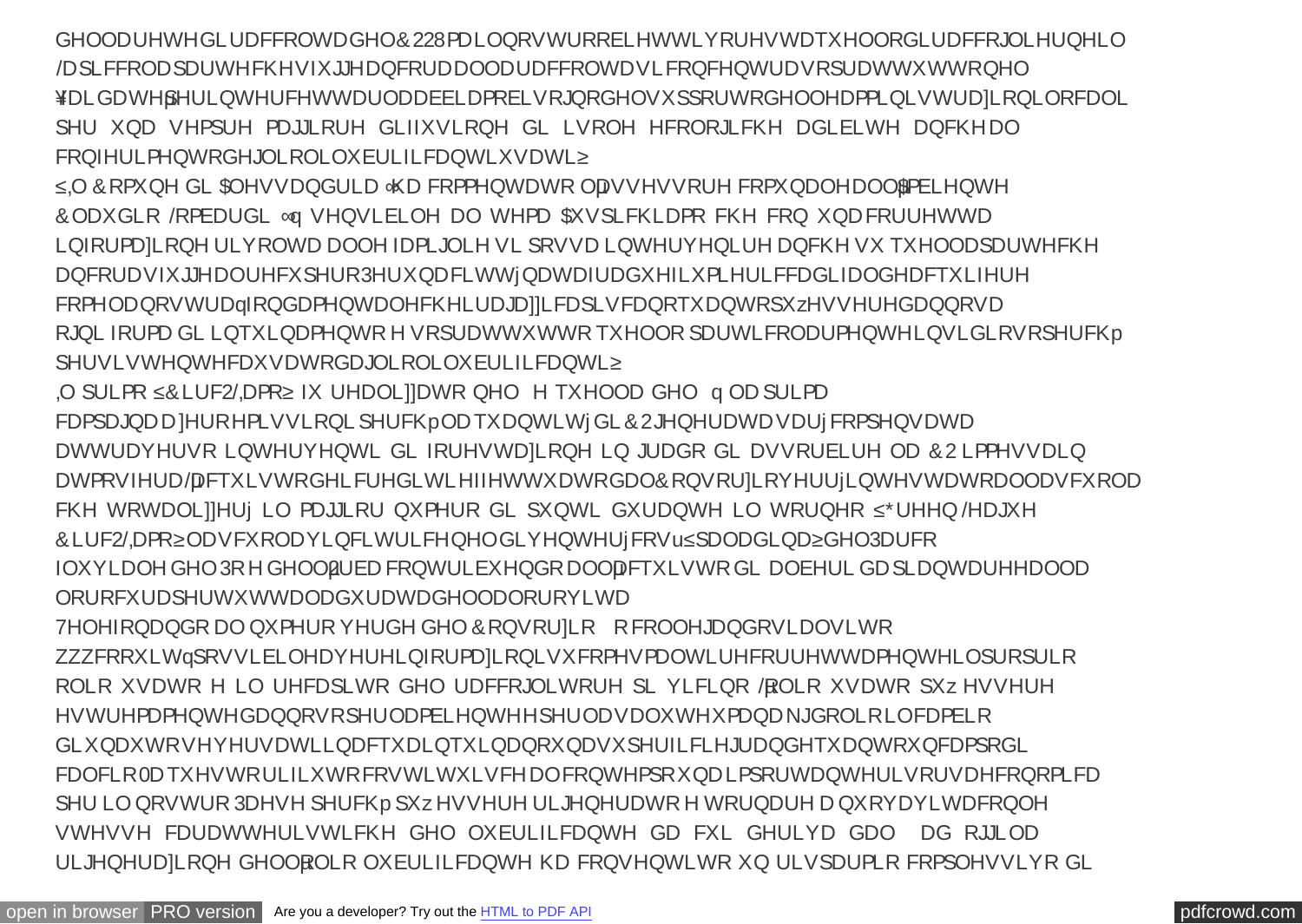a] ` ] Uf X ] ` Y i f c ` g i ` ` Y ` ] adc f h U n ] c b ] ` X ] ` d Y h f c ` ] c ` X Y ` ` b c g h f c

 $5aV$ ] Y b h Y 7 Uh Y [ c f ] U.

D] Yac bh \ Y g g U b X f ] U FY [ ] c b Y .

0LS[LD](http://alessandria.cq24.it/print/56303)FH & RQGLYLGLYLGLYLGLYLGLYLGL 3LDFHDD & RQGLYLGL 3LDFHDDD UWYLU 'EgodWr@dofbyly

5`YggUbXf]U´7e&(´,´gidd`YaYbhc´X]´7cff]YfY´Eich]X]Ubc´!´GcW]Yh{`9X]hf]WY´G@`AYX]U]bjYgh´g"f"`"'!`;]cfbl fY[]ghfUhU'dfYggc']`'Hf]VibU`Y'X]'A]`Ubc'!'B"'=gWf]n]cbY'U`'FC7.'&)('('!Di8YYYh%cbY'Y'FYXUn]cbY'!']bZc4\  $\alpha=0$  Z c f a U h ]  $\beta$  H b  $\overline{2}$ Of f]  $\beta$ j WHM mj U  $\beta$   $\overline{2}$   $\alpha$  ch of  $\beta$  b  $\beta$  b  $\alpha$  i  $\beta$  b  $\alpha$  i  $\beta$  b  $\alpha$  i  $\beta$  b  $\alpha$  i  $\beta$  c  $\beta$  i  $\alpha$  b  $\alpha$  i  $\beta$  b  $\alpha$  i  $\beta$  c  $\alpha$  i  $\alpha$  i  $\alpha$  b  $\alpha$ 

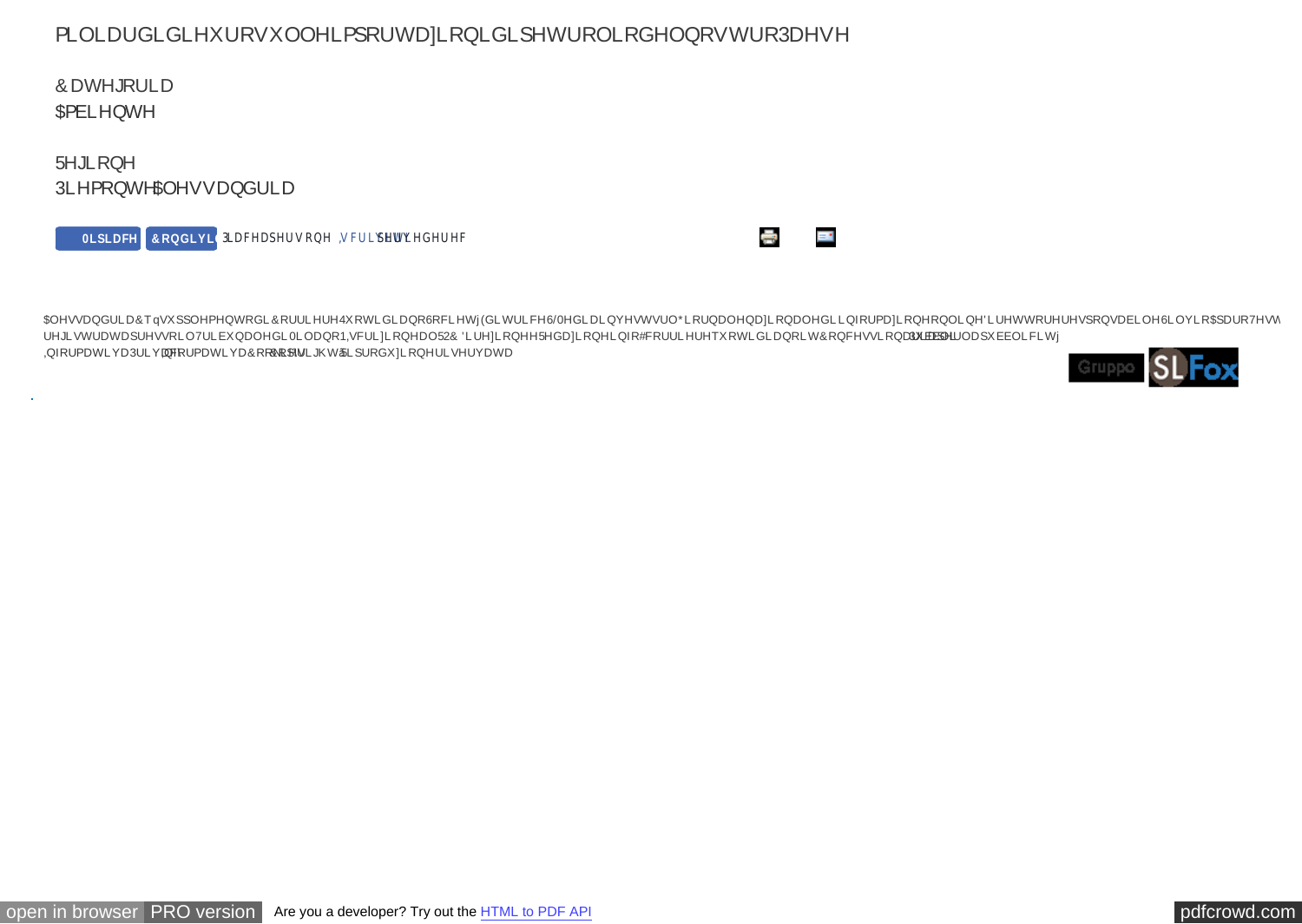<span id="page-5-0"></span>

| & HUFD Q HO<br>+ R P H / D Q R V W U D / MOW R H G D ] L RRQ/WHR J D O S H B K L Y / LLRQ N V X W IDOSLS D V L W R                                                                                                                                                                                                                                                                                                                                                                                                                                                                                                                                                                                                                                                                                                                                                                                                                                                                                                                                                                                                                                                                                                                                                                                                                                                                                                                                                                                                                                                                                                                                                                                                                                                                                                                                                                                                                                                                                                                                                                                                          |
|-----------------------------------------------------------------------------------------------------------------------------------------------------------------------------------------------------------------------------------------------------------------------------------------------------------------------------------------------------------------------------------------------------------------------------------------------------------------------------------------------------------------------------------------------------------------------------------------------------------------------------------------------------------------------------------------------------------------------------------------------------------------------------------------------------------------------------------------------------------------------------------------------------------------------------------------------------------------------------------------------------------------------------------------------------------------------------------------------------------------------------------------------------------------------------------------------------------------------------------------------------------------------------------------------------------------------------------------------------------------------------------------------------------------------------------------------------------------------------------------------------------------------------------------------------------------------------------------------------------------------------------------------------------------------------------------------------------------------------------------------------------------------------------------------------------------------------------------------------------------------------------------------------------------------------------------------------------------------------------------------------------------------------------------------------------------------------------------------------------------------------|
| & URQ D& FXDOW X BIRDOLW LFD HG BIFJRERR P3LLDD6GSRR U6WFXROD HXQLLRYFHHUYVLHWWHUH DOOSDLQLHHGPD07JURQGHRPDQ\$GGHLD#                                                                                                                                                                                                                                                                                                                                                                                                                                                                                                                                                                                                                                                                                                                                                                                                                                                                                                                                                                                                                                                                                                                                                                                                                                                                                                                                                                                                                                                                                                                                                                                                                                                                                                                                                                                                                                                                                                                                                                                                        |
| + R P M3 U L P R 3 ADDPOERL H <sup>3</sup> Q WQH D X P H Q W R O D U D F F R O W D G L R O L O X E U L I L F D Q W L X V D W L D G \$ V W L                                                                                                                                                                                                                                                                                                                                                                                                                                                                                                                                                                                                                                                                                                                                                                                                                                                                                                                                                                                                                                                                                                                                                                                                                                                                                                                                                                                                                                                                                                                                                                                                                                                                                                                                                                                                                                                                                                                                                                                 |
| Q DXPHQWR OD UDFFROWD GL ROL OXEULILFDQWL XVDWL [<br><b>3XEEOLFDWR LO</b><br>PDJJLR<br>2 O W U H<br>WROOHOODWH GL ROL OXEULILFDOWL XVDWL UDFFROWH<br>LQ 3URYLQFLD GL \$VWL QHO VX XQ WRWDOH GL<br>UHFXSHUDWH QHOOD 5HJLRQH 3LHPRQWH XQ GDWR LQ<br>DXPHQWR ULVSHWWR DOOH<br>UDFFROWH O¶DQQR<br>SUHFHGHQWH 6RQR L GDWL UHVL QRWL GDO &RQVRUJLR<br>2EEOLJDWRULR GHJOL 2OL 8VDWL QHOOD FRQIHUHQJD VWDP\$D<br>FKH VL q WHQXWD QHOO¶DPELWR GL &LUF2/, DPR OD<br>FDPSDJQD HGXFDWLYD LWLQHUDQWH FKH SXQWD D<br>VHQVLELOL  DUH O¶RSLQLRQH SXEEOLFD H OH<br>DPPLQLVWUDJLRQL ORFDOL VXO FRUUHWWR VPDOWLPHQWR GHL<br>OXEULILFDQWL XVDWL 4XHVWD PDWWLQD L UDJD]]L GHOOH<br>VFXROH KDQQR YLVLWDWR LO YLOODJJLR & LUF2/, DPR<br>SDUWHFLSDQGR DJOL HGXFDWLRQDO ORUR GHGLFDWL H<br>VILGDQGRVL D <sup>3*</sup> UHHQ /HDJXH' LO SURJHWWR FKH SUHYHGH<br>XQ VLVWHPD GL JLRFKL RQOLQH ILQDOL]]DWL DOO¶HGXFD]LRQH DPELHQWDOH 1HO<br>LO &<br>FRRUGLQD O¶DWWLYLWI GL DILHQGH SULYDWH GL UDFFROWD H GL LPSLDQWL GL ULJHQI<br>WHUULWRULR QD LRQDOH ± KD UDFFROWR LQ WXWWD, WDOLD WRQQHOODWH GL ROLF<br>ULVXOWDWR YLFLQR DO GHO SRWHQ LDOH UDFFRJOLELOH FRQ XQ GDWR GL SURGRWW<br>ULJHQHUD]LRQH VXSHULRUH DO 3, ULVXOWDWL VRQR VRGGLVIDFHQWL ± KD VSLHJDWR 6<br>UHVSRQVDELOH GHOOD UHWH GL UDFFROWD GHO &228 ± PD LO QRVWUR RELHWWLYR UHVWD<br>/D SLFFROD SDUWH FKH VIXJJH DQFRUD DOOD UDFFROWD VL FRQFHQWUD VRSUDWWXWV<br>LQWHUFHWWDUOD DEELDPR ELVRJQR GHO VXSSRUWR GHOOH DPPLQLVWUDILRQL ORFDOL SH<br>GLIIXVLRQH GL LVROH HFRORJLFKH DGLELWH DQFKH DO FRQIHULPHQWR GHJOL ROL OXEULII<br><sup>3</sup> \$G \$VWL ± KD ULFRUGDWR O¶\$VVHVVRUH DOO¶\$PELHQWH 0DULD %DJQDGHQWUR ± OH XWH<br>GHYRQR FRQIHULUH TXHVWD WLSRORJLD GL ULILXWR FRQVLGHUDWR XUEDQR SURYHQLHC<br>ULSDUD]LRQH H PDQXWHQ]LRQH GL YHLFROL D PRWRUH   HVHJXLWH D VHJXLWR GL µIDL GD<br>SDFFROWD &RPXQDOH ± (FRFHQWUR GL 9LD &HFD HQWUR XQ TXDQWLWDWLYR DQQXDOH GL<br>(G q DOOR VWXGLR XQ FDSLWRODWR GL JDUD FRQ YDOXWD]LRQH GHO SURJHWWR SD<br>NJ<br>OTDIILGDPHQWR GHOOD UDFFROWD DQFKH GL ROL YHJHWDOL HVDXVWL GHULYDQWL GDOOD<br>FRPH DYYLHQH LQ DOWUH   RQH GHOOD QRVWUD UHJLRQH' |
| , O SULPR 3& LUF2/, DPR'IX UHDOL]] DWR QHO HTXHOOD GHO q OD SULPD FDPSDJQD<br>HPLVVLRQL SHUFKP OD TXDQWLWJ GL &2 JHQHUDWD VDUJ FRESHIG DO WERQ WOULD YHUVR LQWI<br>IRUHVWDJLRQH LQ JUDGR GL DVVRUELUH OD &2 LPPHVVD LQ BWPRYWHD<br>EXUD SHIL WAWWD ON SALE CONTROLL ON SALE FOR THE READ THAT THE TAT DOESN'T BE THE CHO SERVATOR CONTROLL TO A P<br>WRUQHR 3*UHHQ /HDJXH &LUF2/,DPR (OD VFXROD FKH WRWDOLIJHU) LO BDYJQD YQABILIN C<br>WRUQHR 3*UHHQ /HDJXH &LUF2/,D<br>FXUD SHU WXWWD OD GXUDWD GHOOD ORUR YLWD<br>PDJJLR /HJJ                                                                                                                                                                                                                                                                                                                                                                                                                                                                                                                                                                                                                                                                                                                                                                                                                                                                                                                                                                                                                                                                                                                                                                                                                                                                                                                                                                                                                                                                                                                                                                                            |
| 7HOHIRQDQGR DO QXPHUR YHUGH GHO &RQVRUILR<br>R FR <b>Q Q R UDPQ OG RLYR Q BIVSLXVEFIZZ</b> Z<br>SRVVLELOH DYHUH LQIRUPDJLRQL VX FRPH VPDOWLUH FRUUH PAMANAND WHLL S ROP SWLF ROLR<br>UDFFRJOLWRUH SL• YLFLQR / ¶ROLR XVDWR SXz HVVHUH HVWUJHPPPPUQVVHWQDDQWRVRHSHU OT<br>UDFFRJOLWRUH SL• YLFLQR / ¶ROLR XVDWR SXZ HVVHUH HVWWHPPPPMQLWHWQDDQWALYPSHU OT =<br>VDOXWH XPDQD NJ G¶ROLR ± LO FDPELR GL XQ¶DXWR ± VH YHUVDWL LQ DFTXD LQTXLQDQF<br>JUDQGH TXDQWR XQ FDPSR GL FDOFLR 0D TXHVWR ULILXWR FRVWLWXLVFH<br>ULVRUVD HFRQRPLFD SHU LO QRVWUR 3DHVH SHUFKp SXZ HVVHUH ULJHQHUDWR H WRUQDL<br>VWHVVH FDUDWWHULVWLFKH GHO OXEULILFDQWH GD FXL GHULYD GDO<br>DG RJJL OD ULJI                                                                                                                                                                                                                                                                                                                                                                                                                                                                                                                                                                                                                                                                                                                                                                                                                                                                                                                                                                                                                                                                                                                                                                                                                                                                                                                                                                                                                                                |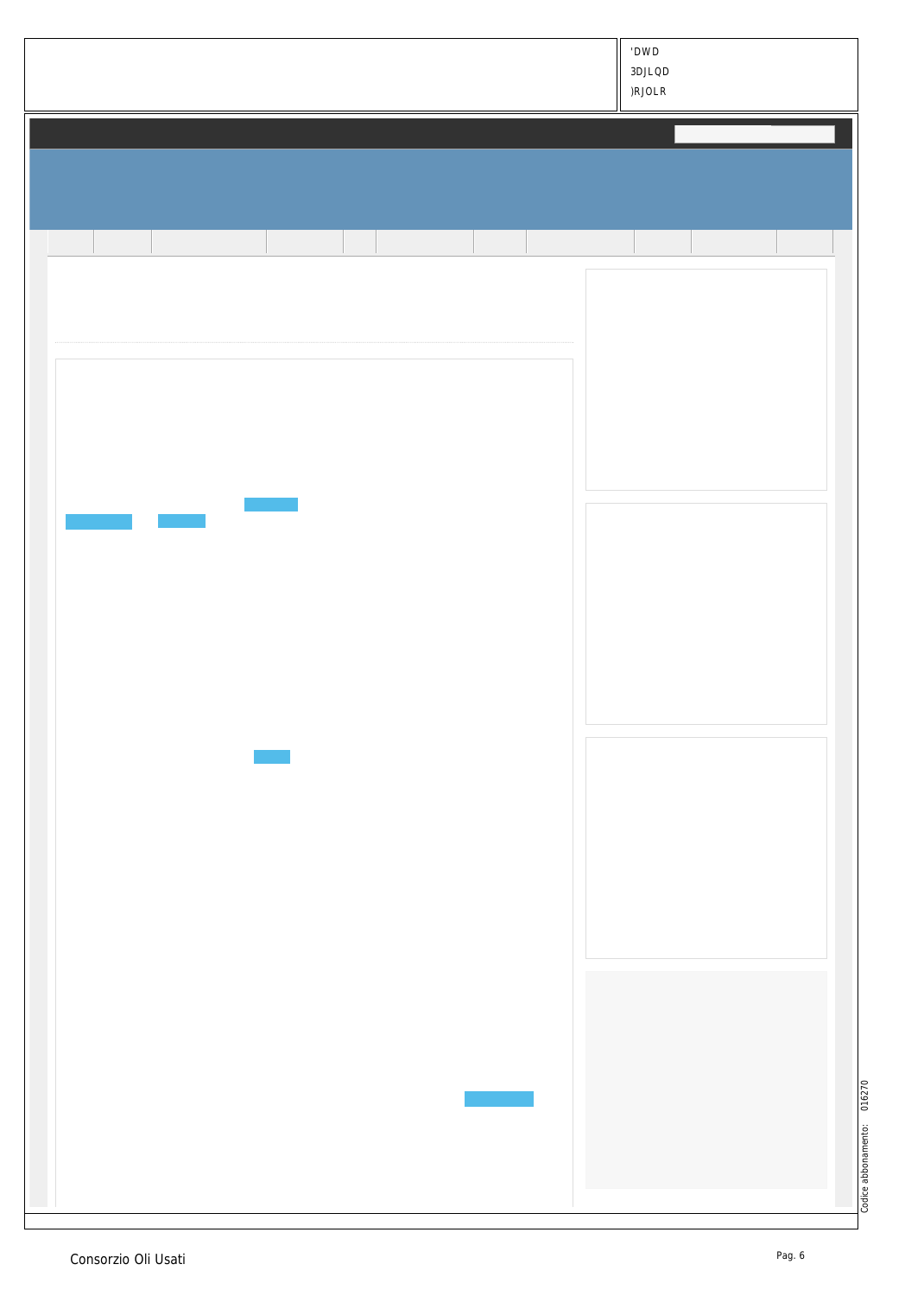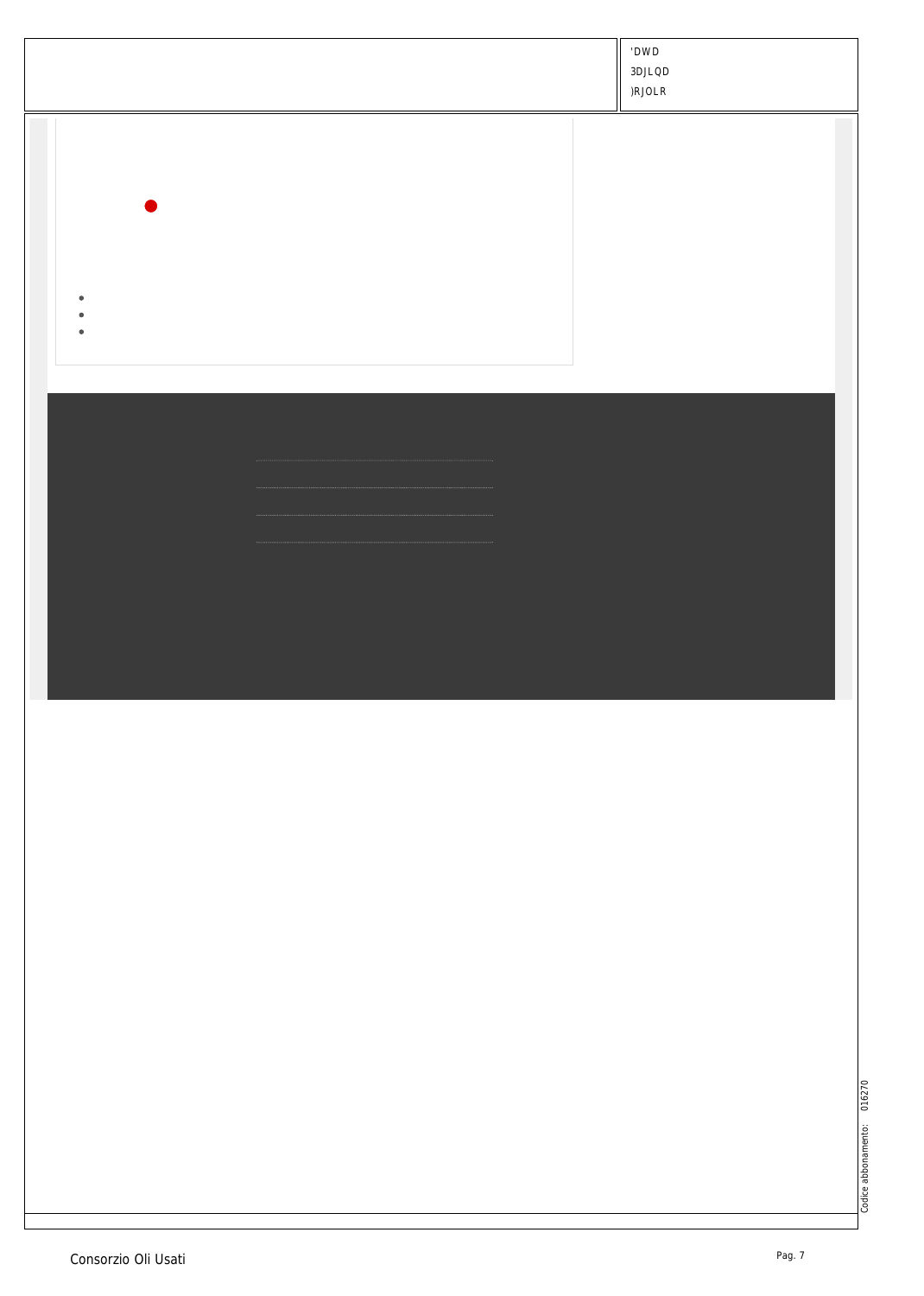<span id="page-7-0"></span>

### $\mathbb{C}^{\mathbb{N}}$



 $\mathbf{G}$  $\sqrt{2}$ 

[open in browser](http://pdfcrowd.com/redirect/?url=http%3a%2f%2fit.geosnews.com%2fp%2fit%2fpiemonte%2fto%2ftorino%2fil-villaggio-circoliamo-in-piazza-solferino_15722648&id=ma-170512022834-3a41f84b) [PRO version](http://pdfcrowd.com/customize/) Are you a developer? Try out the **HTML to PDF API** provesses and the extendion of the MTML to PDF API posted and the extendion of the extendion of the extendion of the extendion of the extendion

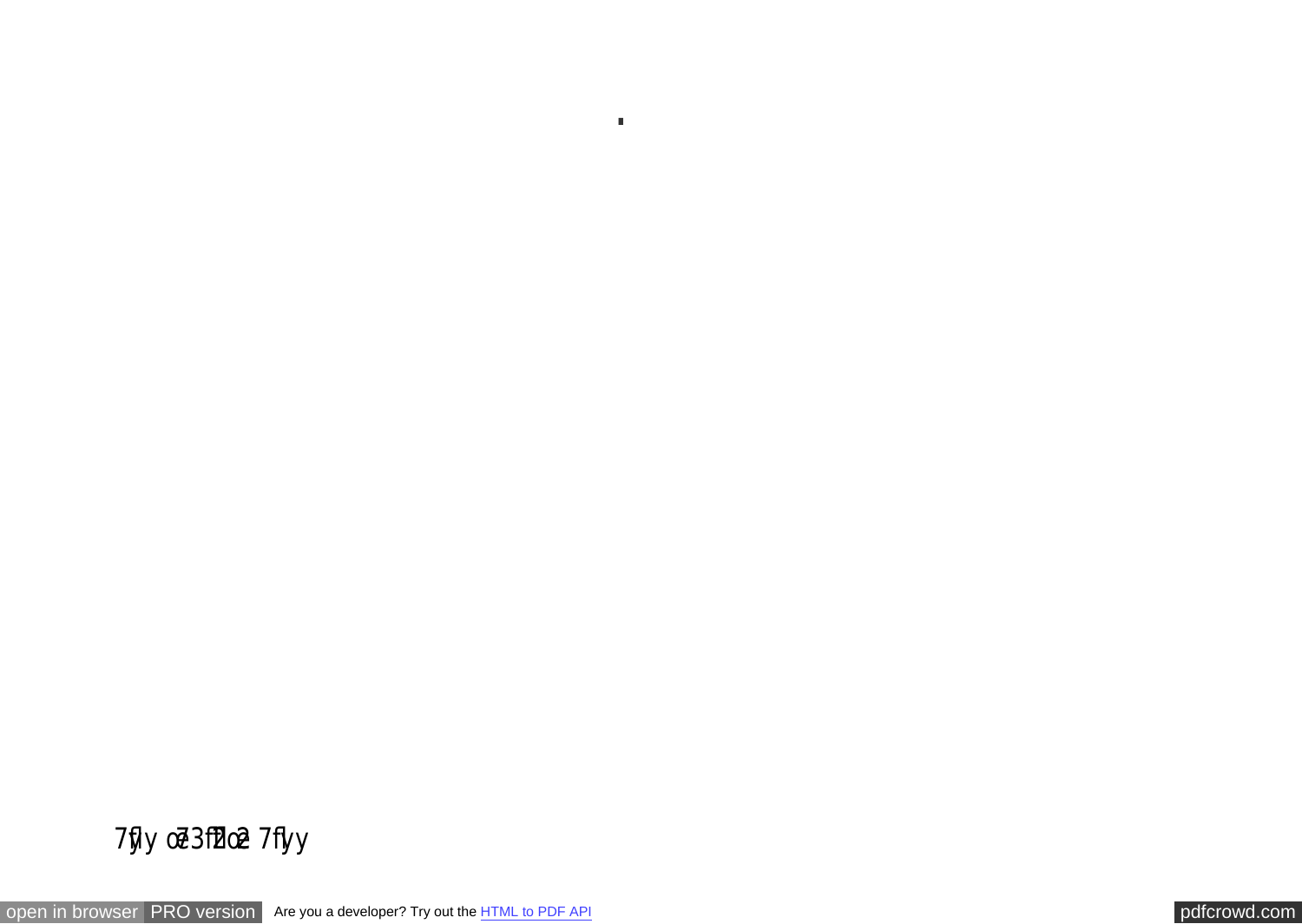### [open in browser](http://pdfcrowd.com/redirect/?url=http%3a%2f%2fit.geosnews.com%2fp%2fit%2fpiemonte%2fto%2ftorino%2fil-villaggio-circoliamo-in-piazza-solferino_15722648&id=ma-170512022834-3a41f84b) [PRO version](http://pdfcrowd.com/customize/) Are you a developer? Try out the **HTML to PDF API proper and the Section** [pdfcrowd.com](http://pdfcrowd.com)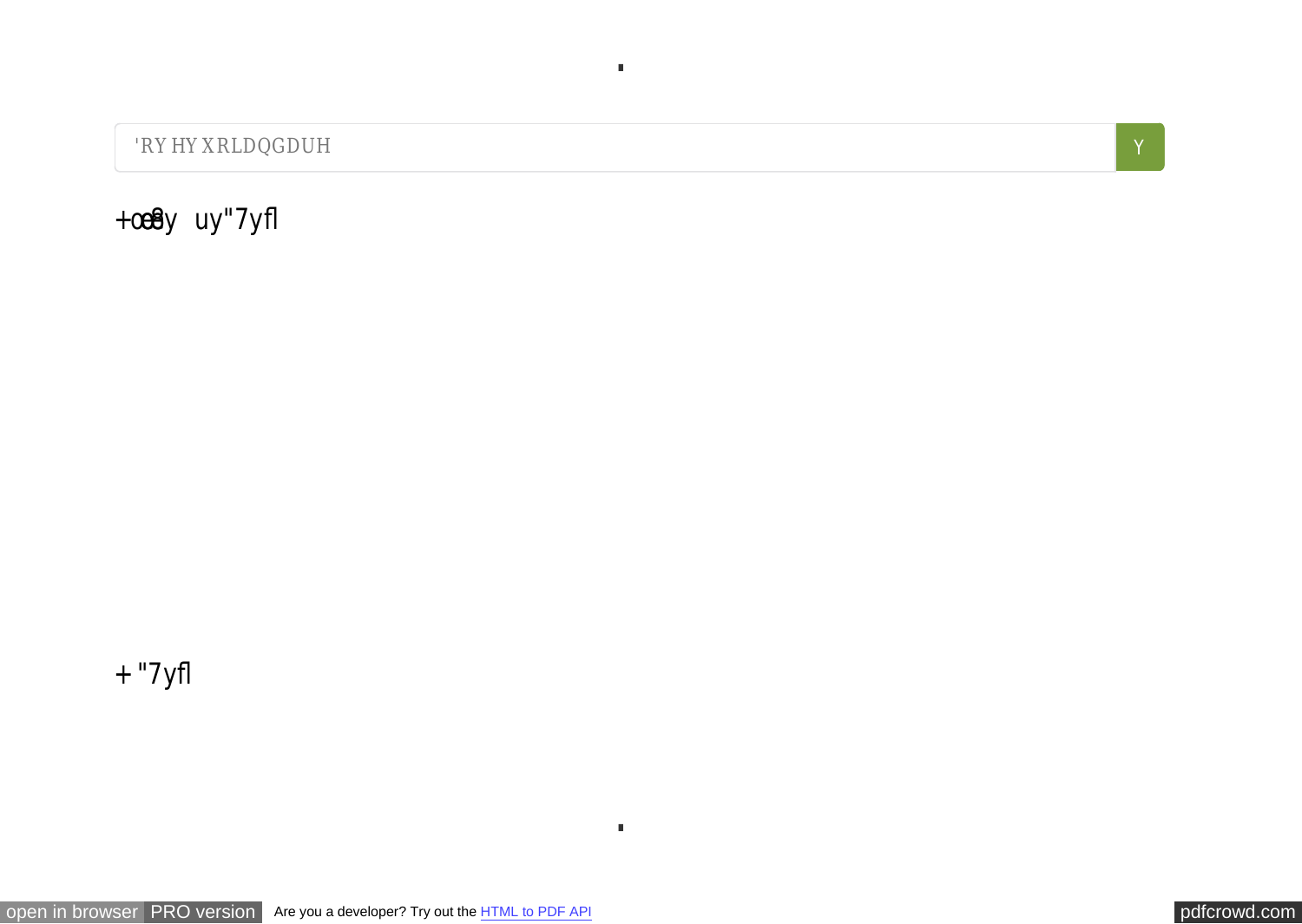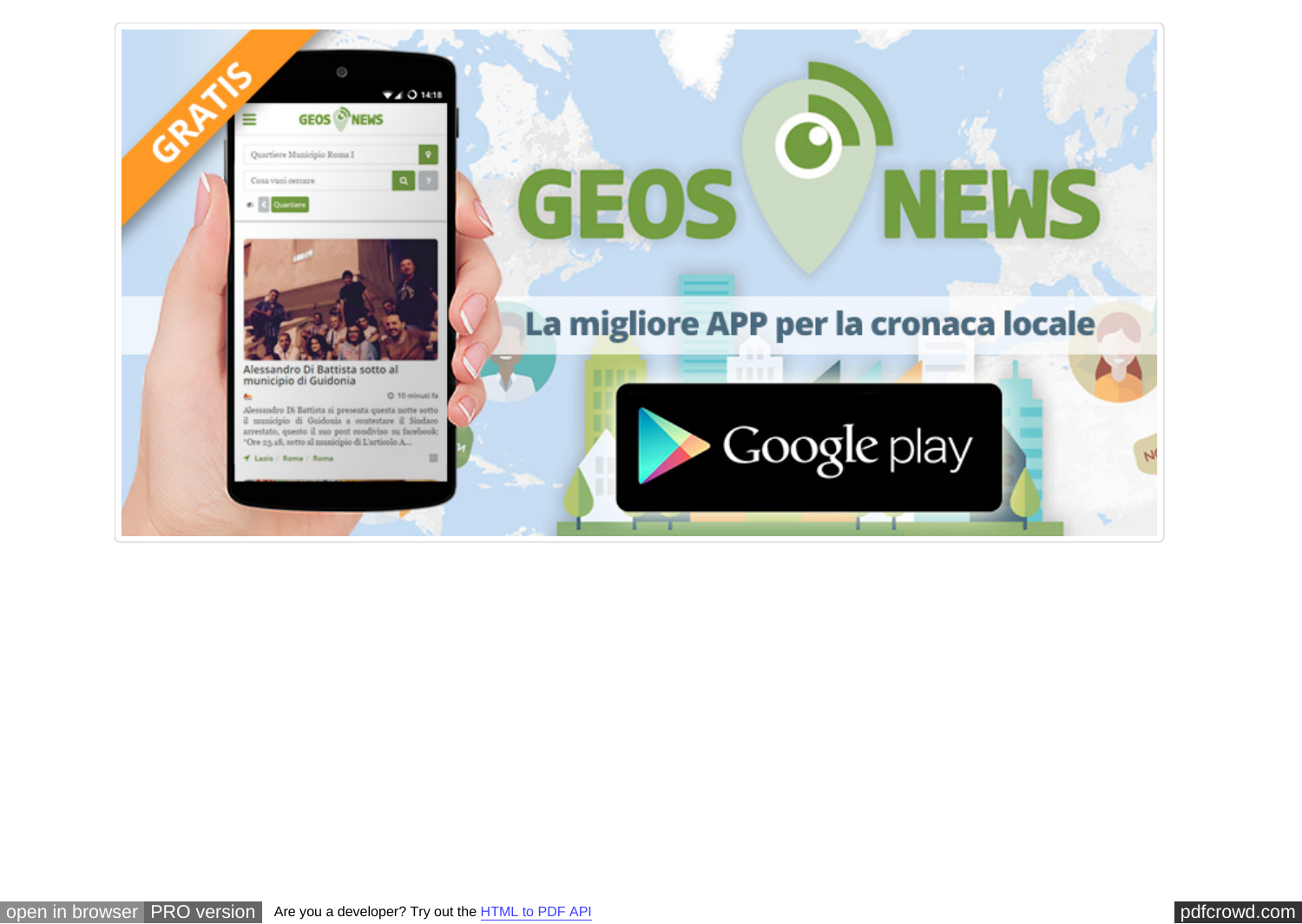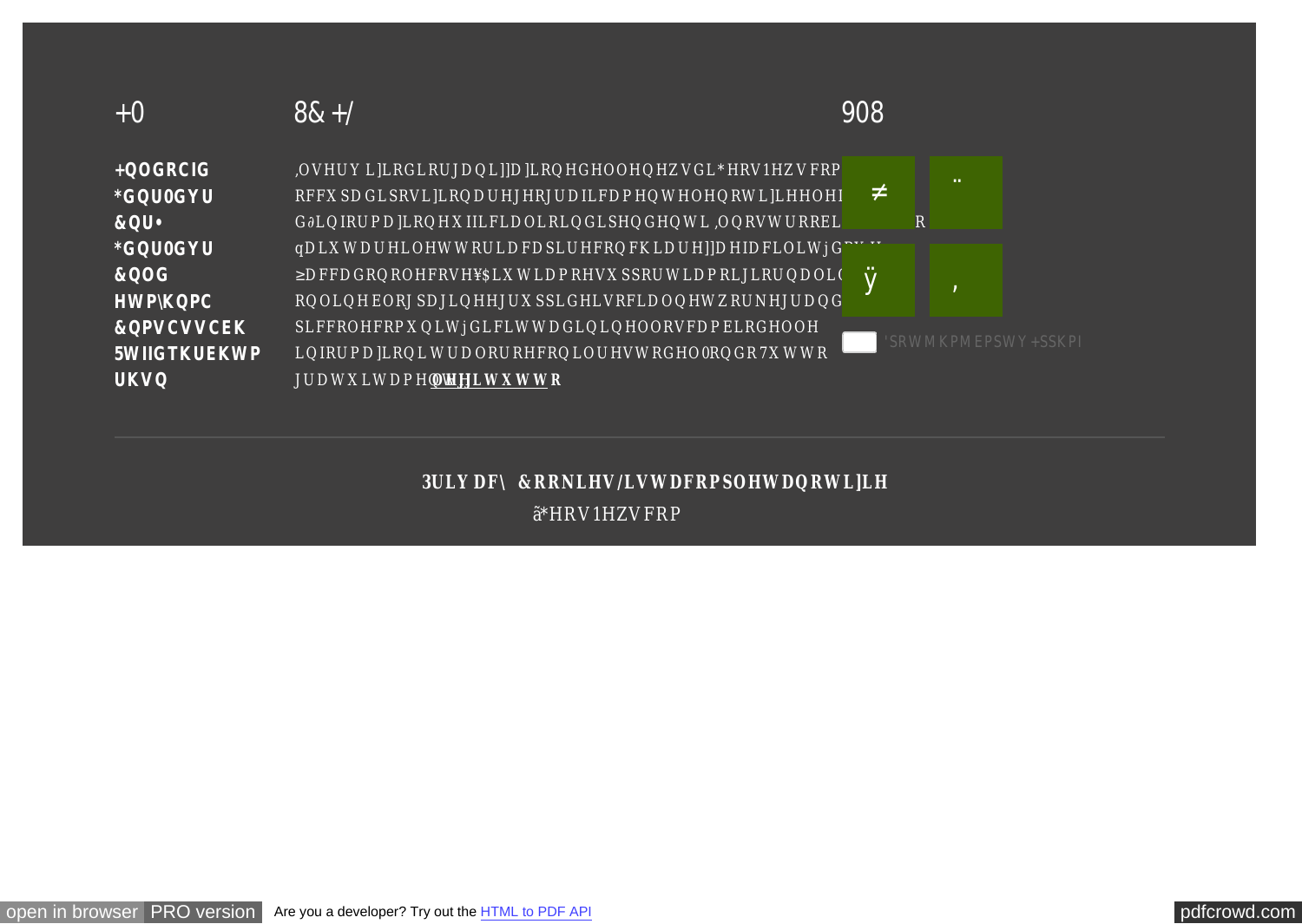<span id="page-12-0"></span>

 $\sim$ 



CALIFORNIA PRIJAATUM ITILIERALITE

[open in browser](http://pdfcrowd.com/redirect/?url=http%3a%2f%2fwww.goimperia.com%2fevent%2fcampagna-circoliamo%2f&id=ma-170512023521-179d36e4) [PRO version](http://pdfcrowd.com/customize/) Are you a developer? Try out the **HTML to PDF API** provesses and the extent of the state of the state of the state of the state of the state of the state of the state of the state of the state o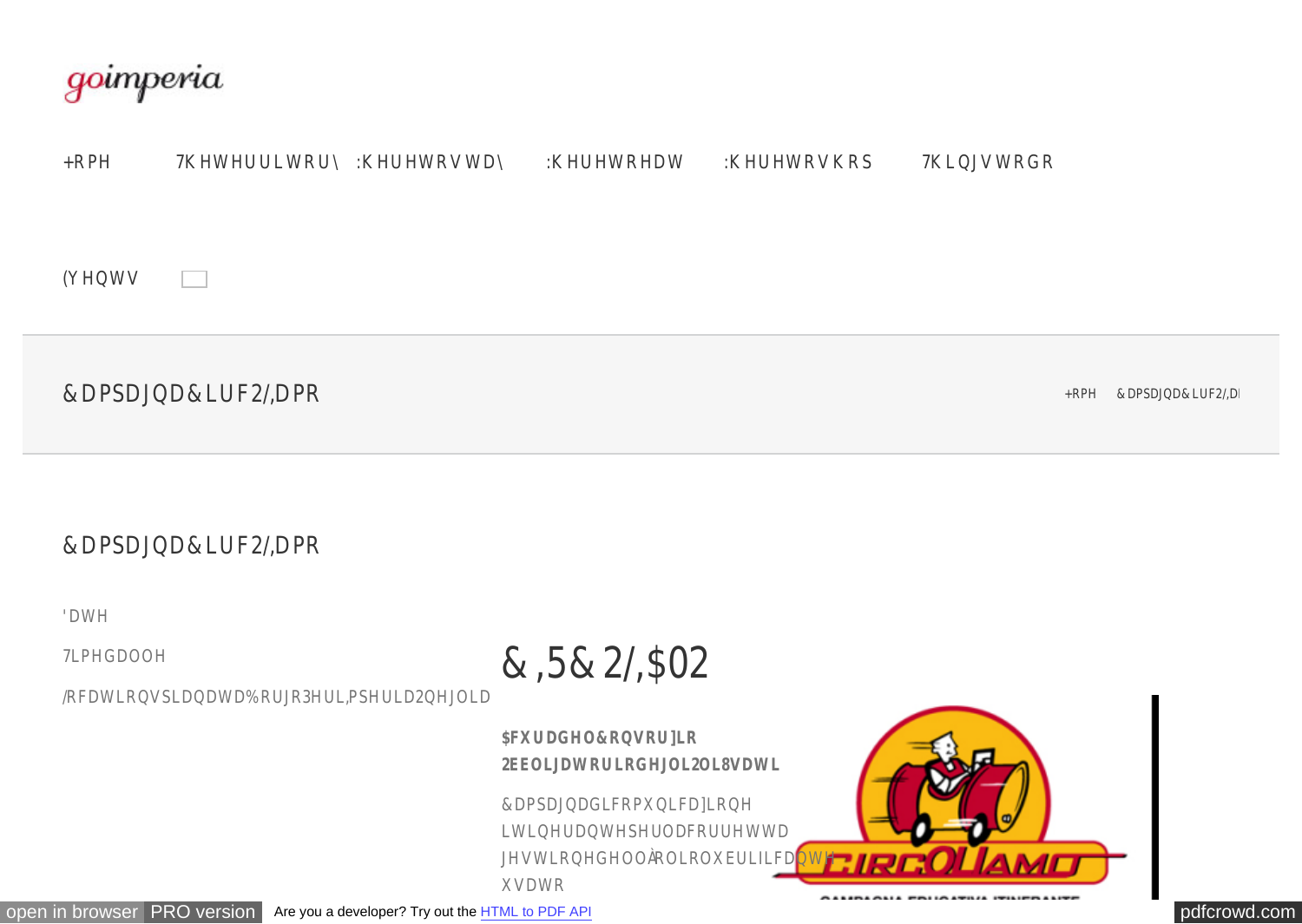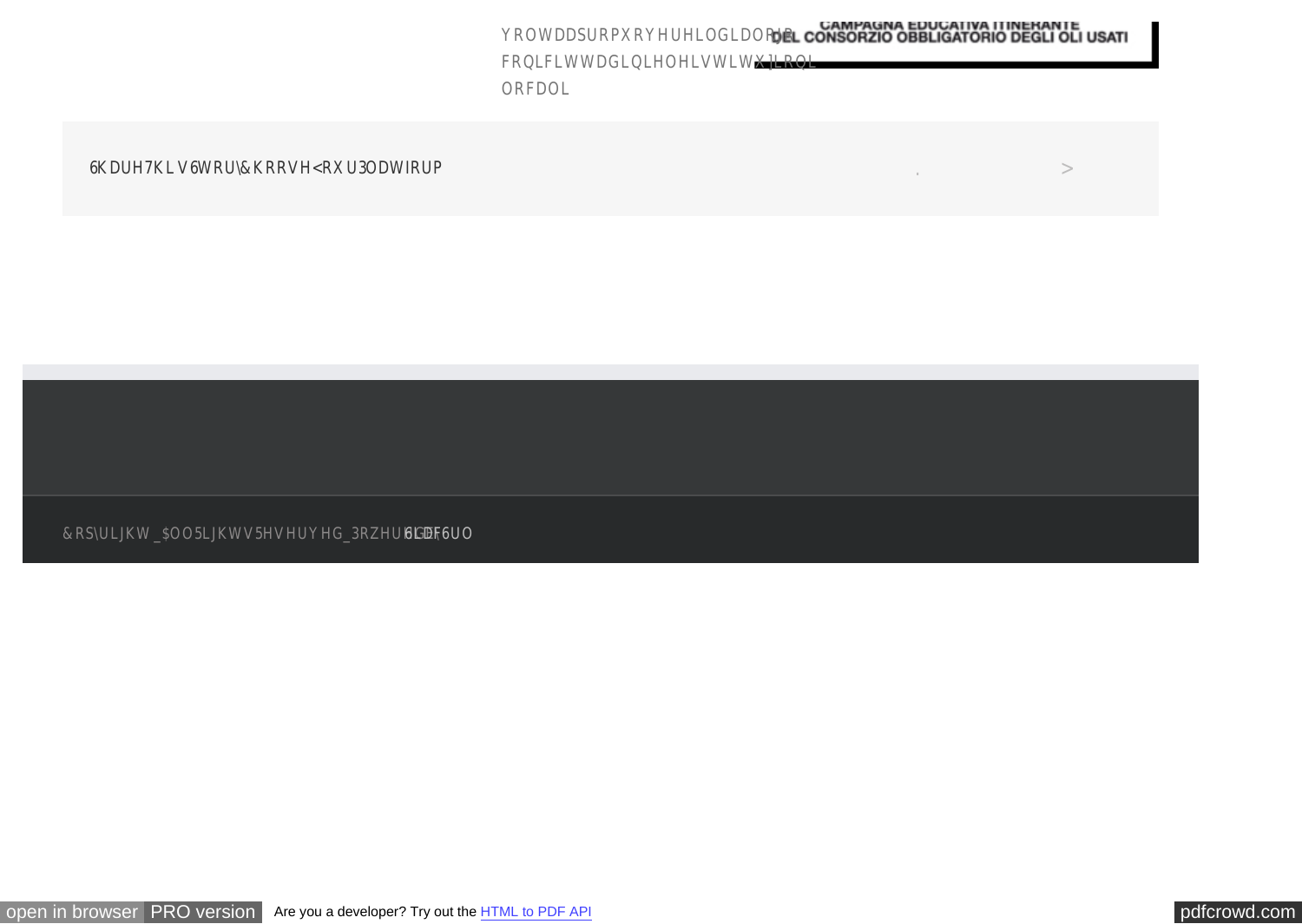<span id="page-14-0"></span>

[open in browser](http://pdfcrowd.com/redirect/?url=http%3a%2f%2fwww.iltorinese.it%2fil-villaggio-circoliamo-in-piazza-solferino%2f&id=ma-170512022947-0a27d28f) [PRO version](http://pdfcrowd.com/customize/) Are you a developer? Try out the **HTML to PDF API** provesses and the extendion of the MTML to PDF API posted and the extendion of the extendion of the extendion of the extendion of the extendion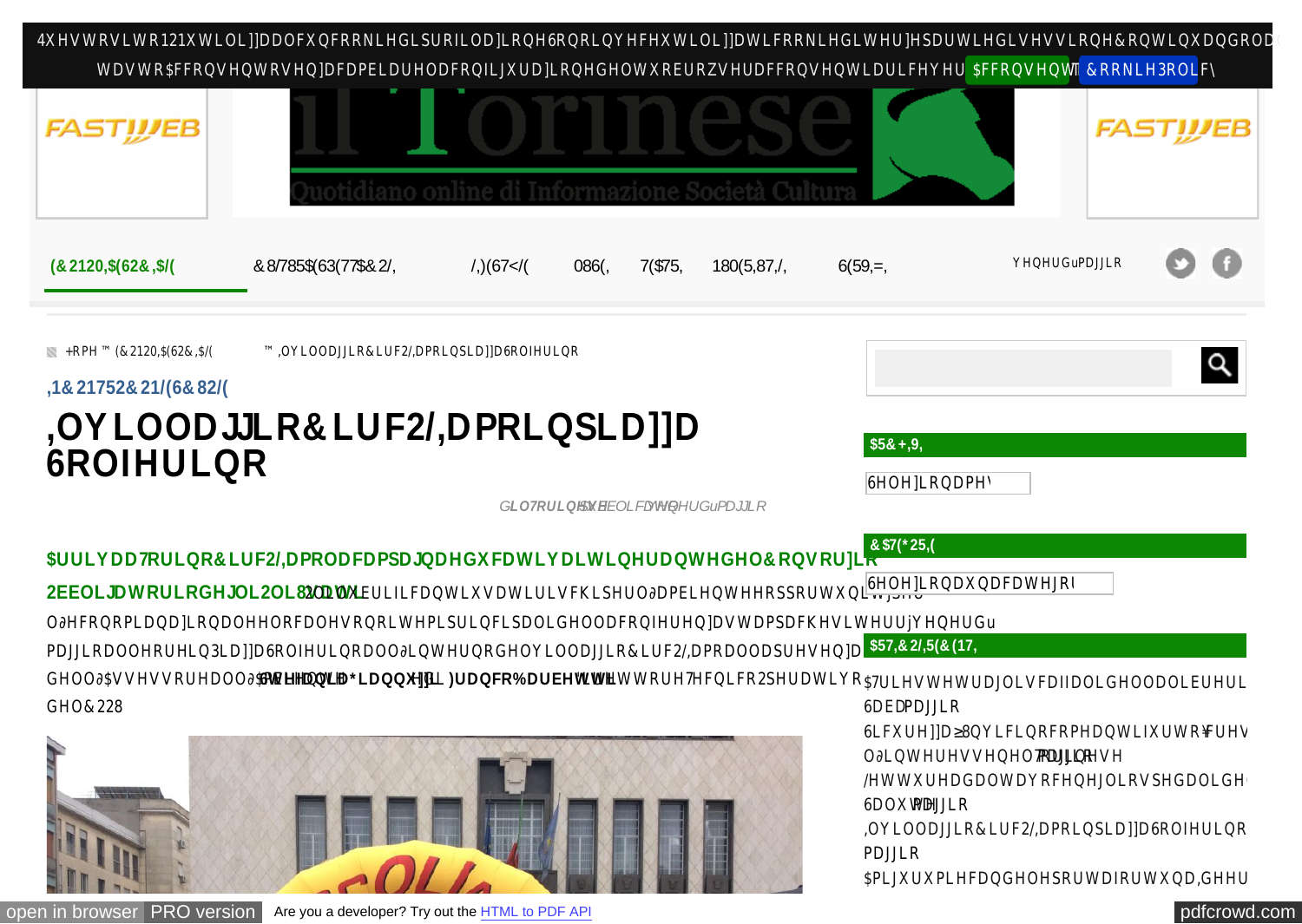





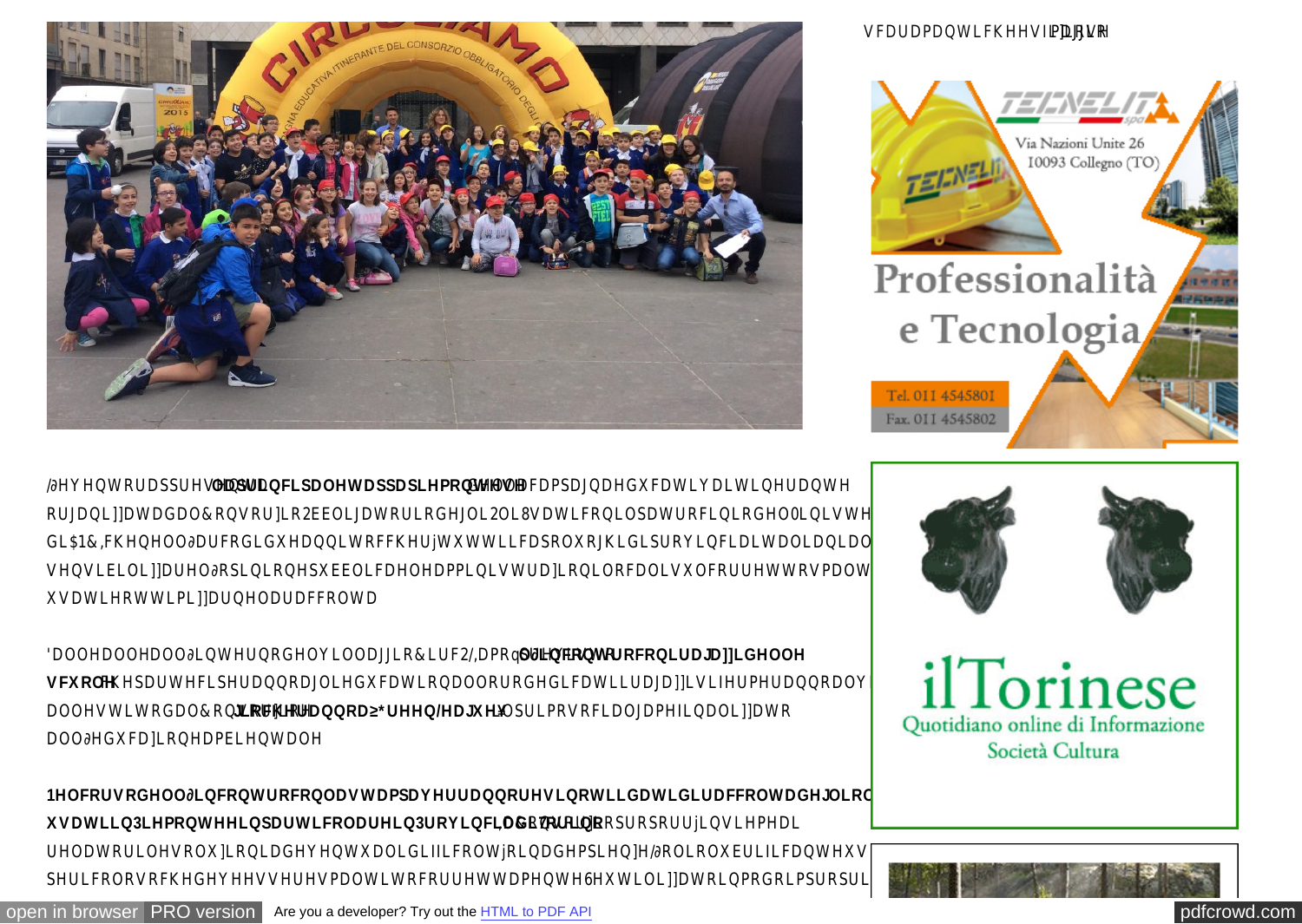



ANCORA PIÙ OFF-ROAD



[open in browser](http://pdfcrowd.com/redirect/?url=http%3a%2f%2fwww.iltorinese.it%2fil-villaggio-circoliamo-in-piazza-solferino%2f&id=ma-170512022947-0a27d28f) [PRO version](http://pdfcrowd.com/customize/) Are you a developer? Try out the **HTML to PDF API produce and the ACCOL** [pdfcrowd.com](http://pdfcrowd.com)

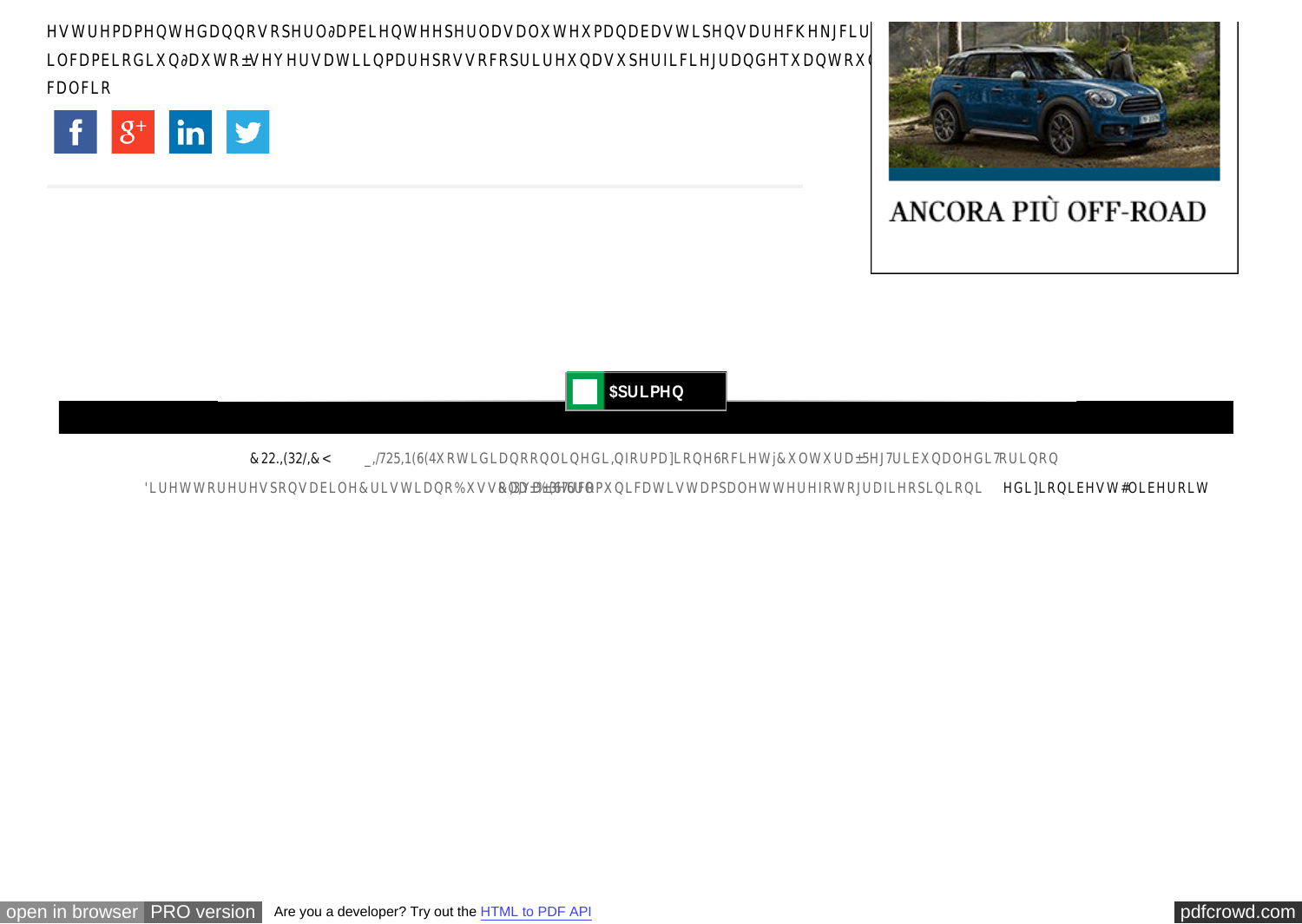Quotidiano

## <span id="page-17-0"></span>**Educazione ecologica**

**Ambiente** Scolaresche in visita al villaggio "CircOLlamo"<br>Alla Spezia raccolta 1 tonnellata di oli esauti all'anno

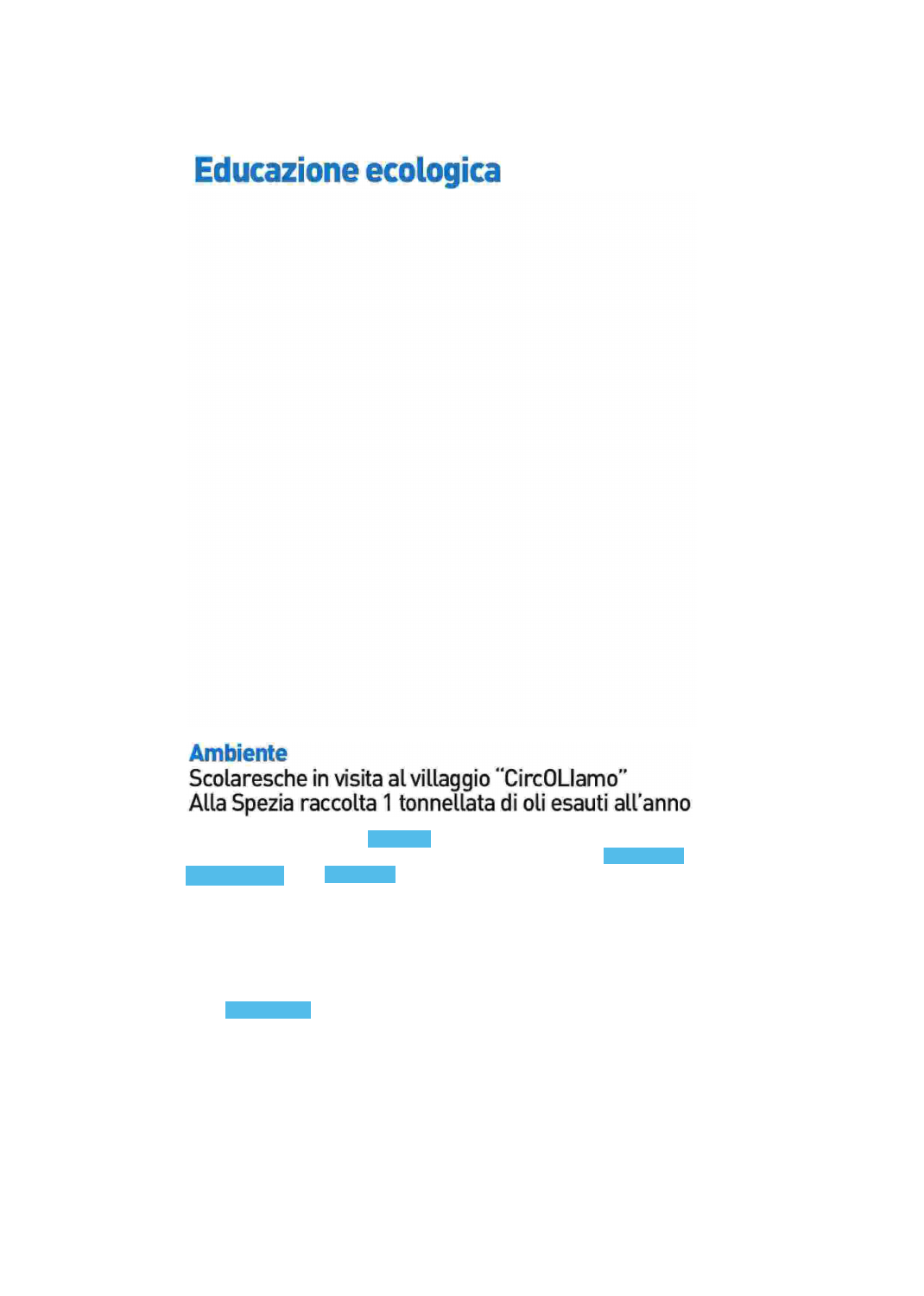Quotidiano

<span id="page-18-0"></span>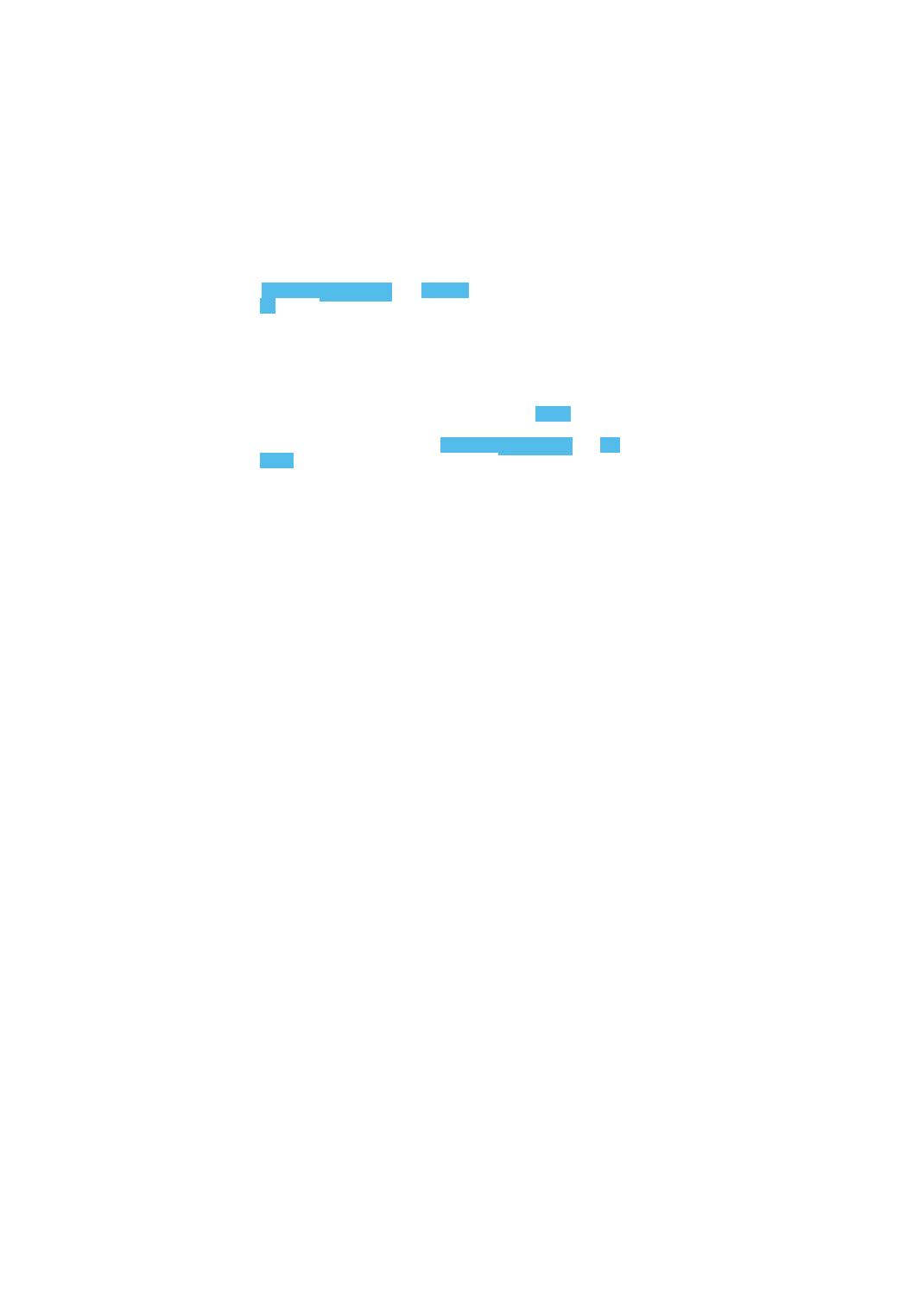<span id="page-19-0"></span> $3WKFMNKPM^2GPMDQ^2k$ aJn $T$ ? RWQKUGIWKTEKCI

+QOG 6I0GYU 5RQTV6TCUOKUUK\*QQPNK /WUKAECOFKQEKV[ ØN \* TWR&RQQPVCV\$VTKGC 2TGUU

 $\begin{array}{c}\n\bullet \bullet \bullet \bullet \bullet \bullet \bullet \bullet \bullet \bullet\n\end{array}$ +QOG6I0GYU |0QVK\KGORCIPCKPHQTOCVKXCEQPVTQ KPSWKPCOGPVQ QNK NWDTKHKECPVK  $\sigma$  = J  $\mathsf{T}^\alpha$ } T  $\mathsf{c}$  a T O ANNO ANG ING PAPA AANTA TAHUA AAAAA<br>GOVCHA LOOVCHWOODOLDO KRIIOTOOVCYVO FORVTO

## & D P S D J Q D L Q I R U P D W L Y D 2 A Loo?aJn T? LQTXLQDPHQWR ROL OXE 2rqqL ^L oLJTL

JT LqqT-cnHLJJr  $, \ldots$  ? RRTc  $\ddot{Q}$   $\ddagger$   $\ddot{f}$ <sup>M</sup>  $\ddot{f}$  $\ddot{S}$ 

?qLRcnT  $^{\wedge}$  Loo?aJn $\sqrt{m}$ ? «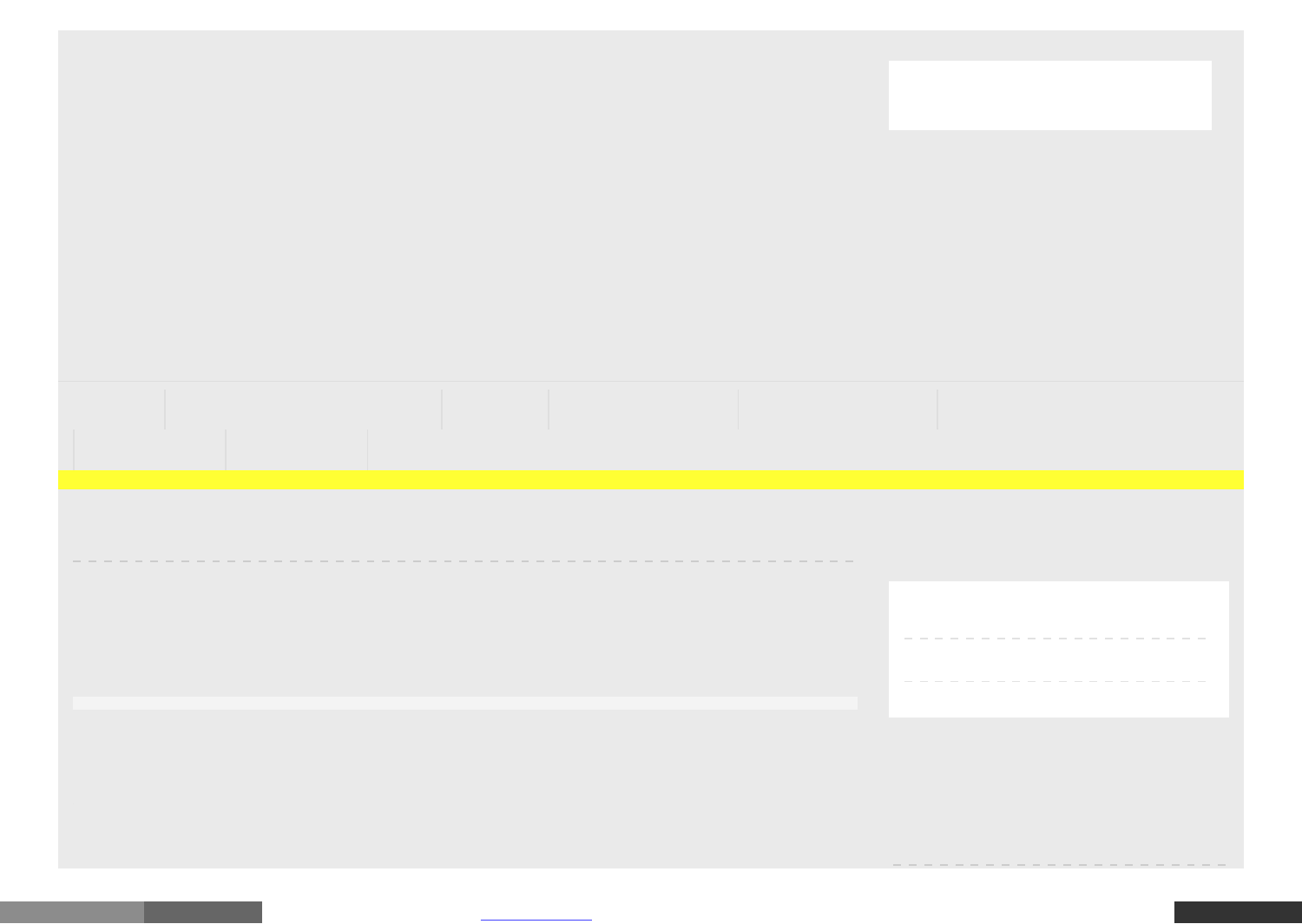|                                                                                                                                                                                                                                                                                | `GTLaqLÐ a,ựff+RT                                 |
|--------------------------------------------------------------------------------------------------------------------------------------------------------------------------------------------------------------------------------------------------------------------------------|---------------------------------------------------|
|                                                                                                                                                                                                                                                                                | TaL`?¬«                                           |
|                                                                                                                                                                                                                                                                                | $\wedge$ T $\hat{a}$ $\hat{a}$                    |
|                                                                                                                                                                                                                                                                                | $nca?$ $M_0$ $S$ «                                |
|                                                                                                                                                                                                                                                                                | $r \wedge q \rceil n$ .? $\wedge$                 |
|                                                                                                                                                                                                                                                                                | rn TcoCEoSC «                                     |
|                                                                                                                                                                                                                                                                                | Hcac I.?                                          |
|                                                                                                                                                                                                                                                                                | $J T$ } T $c, a L$ «                              |
|                                                                                                                                                                                                                                                                                | a Jroq,nf#? «                                     |
|                                                                                                                                                                                                                                                                                | oqTqr}T <b></b> ‡aT «                             |
|                                                                                                                                                                                                                                                                                | # ? $q \cdot n$ <del>2 <math>\dot{S}</math></del> |
|                                                                                                                                                                                                                                                                                | $-c \wedge T q.T.$ $\forall n$ $\in$ $\mathbb{R}$ |
| OTUG POP VWVVK UCPPQ EJG QIPK OQVQTG C EQODWUVKQPG-KPVGTPC P<br>GUGORKQ SWGNNK FK CWVQ OQVQ XGKEQNK CITREDIRKS <sup>3</sup> G CKR PCXCNK<br>KPFWUVTKCNK RGT HWP\KQPCTG JCPPQ DKUQIPQ FKLGHUTGPGTNLW,D.THAWHKE<br>SWGUVQ UEQRQ XGPIQPQ KORKGICVK QNK NWDTKHKEEBYY? OH PATG @KPG |                                                   |
| WTCPVG NÆWVKNK\\Q NÆQNKQ UK EQPUWOC UWDGPFO-VTCUHQTOC\KQP<br>EJG NQ TGPFQPQ PQP RK¶ KFQPGQ EQUVTKPIGPFQEK CNGQUVKVWKINQ T                                                                                                                                                      | $2LHac^{\wedge}$ $\#R$ T ? «                      |
| /C SWGNNQ EJG ¥ DGPG EQPQUEGTG ¥ EJG NÆQNK <b>Qr\MUTG\%G+*.</b> «WP TKHKW\<br>EJG UG UOCNVKVQ KP OQFQ UEQTTGVVQ Q KORKGT STO KO CPKGTC KORT<br>GUUGTG CNVCOGPVG KPSWKPCPVG 5G XGTUCVQ KP-VGTTC-RGPGVTC PG<br>CXXGNGPCPFQ NC HCNFC CESWKHGTC EJG HQTPKUEGUN EQESWG RQVCDK       |                                                   |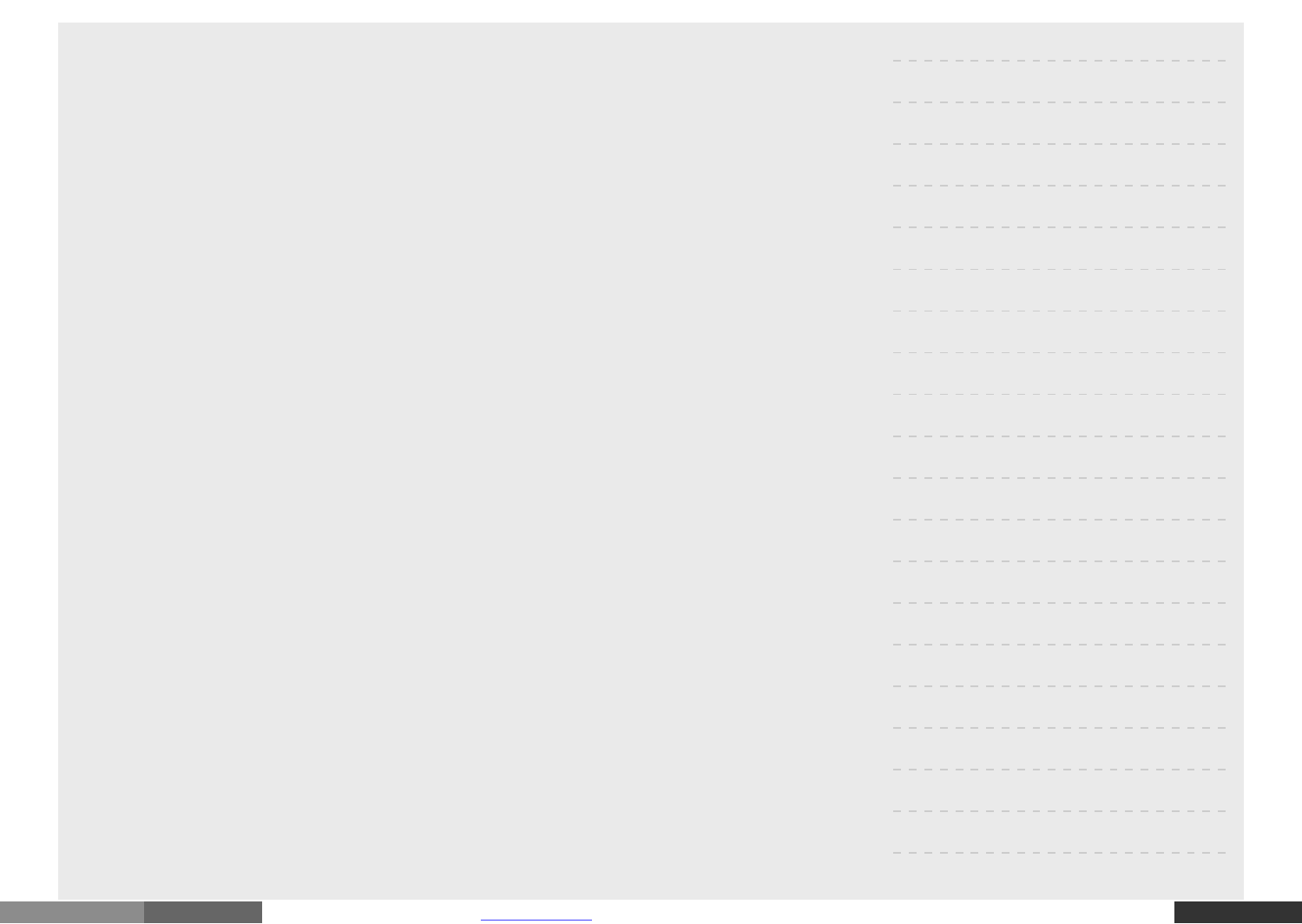NÆKTTKIC\KQPGFGNNG EQNVWTG 5G KPXGEG FKURGTUQ KP CESWC ICN WPC RGNNKEQNC KORGTOGCDKNG EJG FGVGTOKPC NC OQTVG RGT OCPE QUUKIGPQ FK VWVVQ EK<sup>-</sup> EJG XKXG CN FK UQVVQ ØPHKPG UG DTWEKCV KORTQRTKCOGPVG NÆQNKQ WUCVQ KOOGVVG PGNNÆCVOQUHGTCUQUVC ITCFQFKFGVGTOKPCTGKPVQUUKEC\KQPKGOCNCVVKG

2GT SWGUVQ OQVKXQ KN EQPUQT\KQ QDDNKICVQTKQ FGINK QNK WUCVK ECORCIPC FK KPHQTOC\KQPG TKXQNVC CK TCIC\\K FGNNG UEWQNG KVCN IKWPVC CPEJG CF \$NGUUCPFTKC FQXG KP RKC\\C \*CTKDCNFK UVWFC XKUKVCVQ KN XKNNCIIKQ & KTEQNKCOQ RCTVGEKRCPFQ CINK GFWECVKQ NQTQ G UHKFCPFQUK C \*TGGP.GCIWG KN RTQIGVVQ EJG RTGXGFG WP U IKQEJKQPNKPGHKPCNK\\CVKCNNÆGFWEC\KQPGCODKGPVCNG

ØP RTQXKPEKC FK \$NGUUCPFTKC NQ UEQTUQ CPPQ UQPQ UVCVK TCEEQN VQPPGNNCVG FK QNK WUCVK UW WP VQVCNG FK QNVTG OKNC TGEWRG 2KGOQPVG

È2GT WPC EKVV• PCVC HTC FWG HKWOK EQOG \$NGUUCPFTKC G TKEEC FK CESWKHGTG Ã JC EQOOGPVCVQ NÆCUUGUUQTG EQOWPCNG CNNÆCODKGP .QODCTFK Ã ¥ HQPFCOGPVCNG EJG K RK¶ IKQXCPK ECRKUECPQ SWCPVQ FCPPQUC QIPK HQTOC FK KPSWKPCOGPVQ G UQRTCVVWVVQ SWGNNQ RCT KPUKFKQUQ RGTEJ¦RGTUKUVGPVG ECWUCVQ FCINK ONK NWDTKHKECPV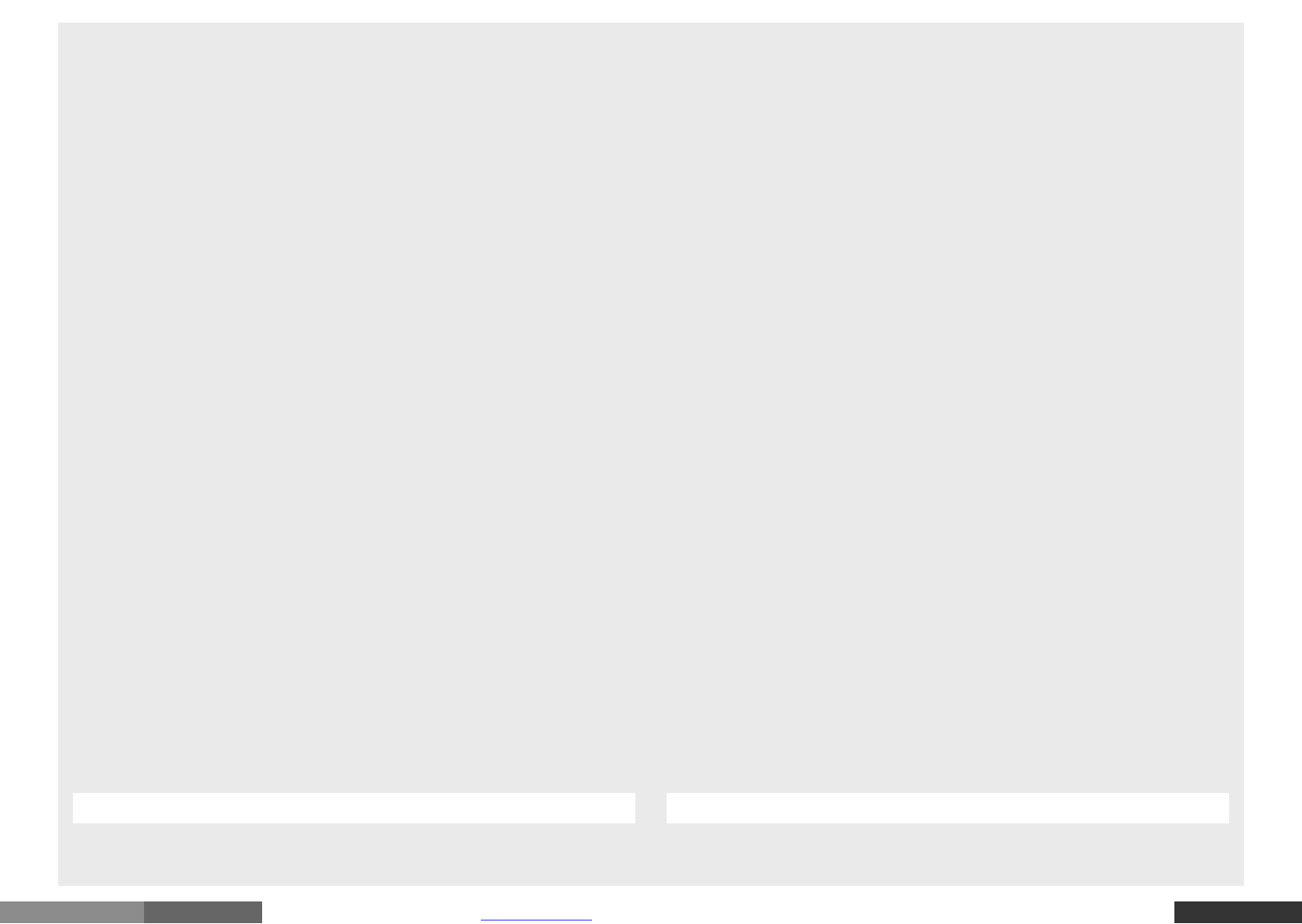+QOG6I0GYU 5RQT6VTCUOKUUKQQNPFK / WUKLEEKQEOKNY [\*TWRRQ

& QPVC STIGC 2T & QQMKGU

6 GNGEKV[URC 5 GFG.GICNG 8 KCØFKQOK\$UUCIQ /Ø&&Ø\$\$4(\$\$.04

( OCKRHQ#VGNQEKCVPKKUVOQFKXKIKNCP\C#VGNGEKV[KV .C FKIKVCNK\\C\KQPG FGNNC TGIKQPG NKIWTKC ¥ CXXGPWVC EQP KN EQPVTKDWVQ FGI

3WGUVQ UKVQ WVKNK\\C K EQQMKG RGT OKINKQTCTG UGTXK\K GF GURGTKGP\C FGK NGV WU 1MØPHQTOC\KQPK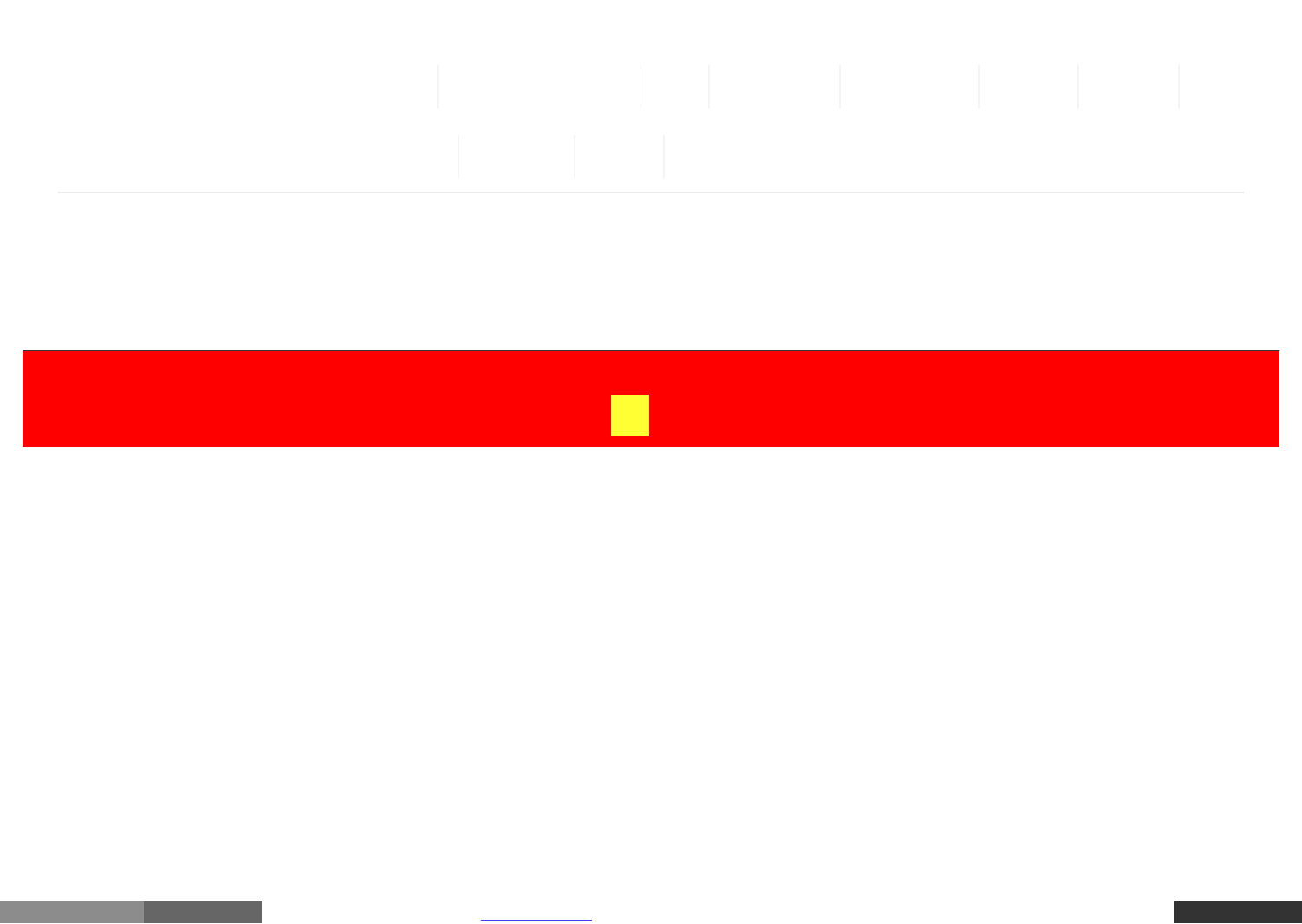## \* JSYN 6HJLR

<span id="page-23-0"></span>(YHQWDQLIHVWD]LRQL

# S 7RULQR OD FDPSDJ( DPELHQWDOLVWD LWL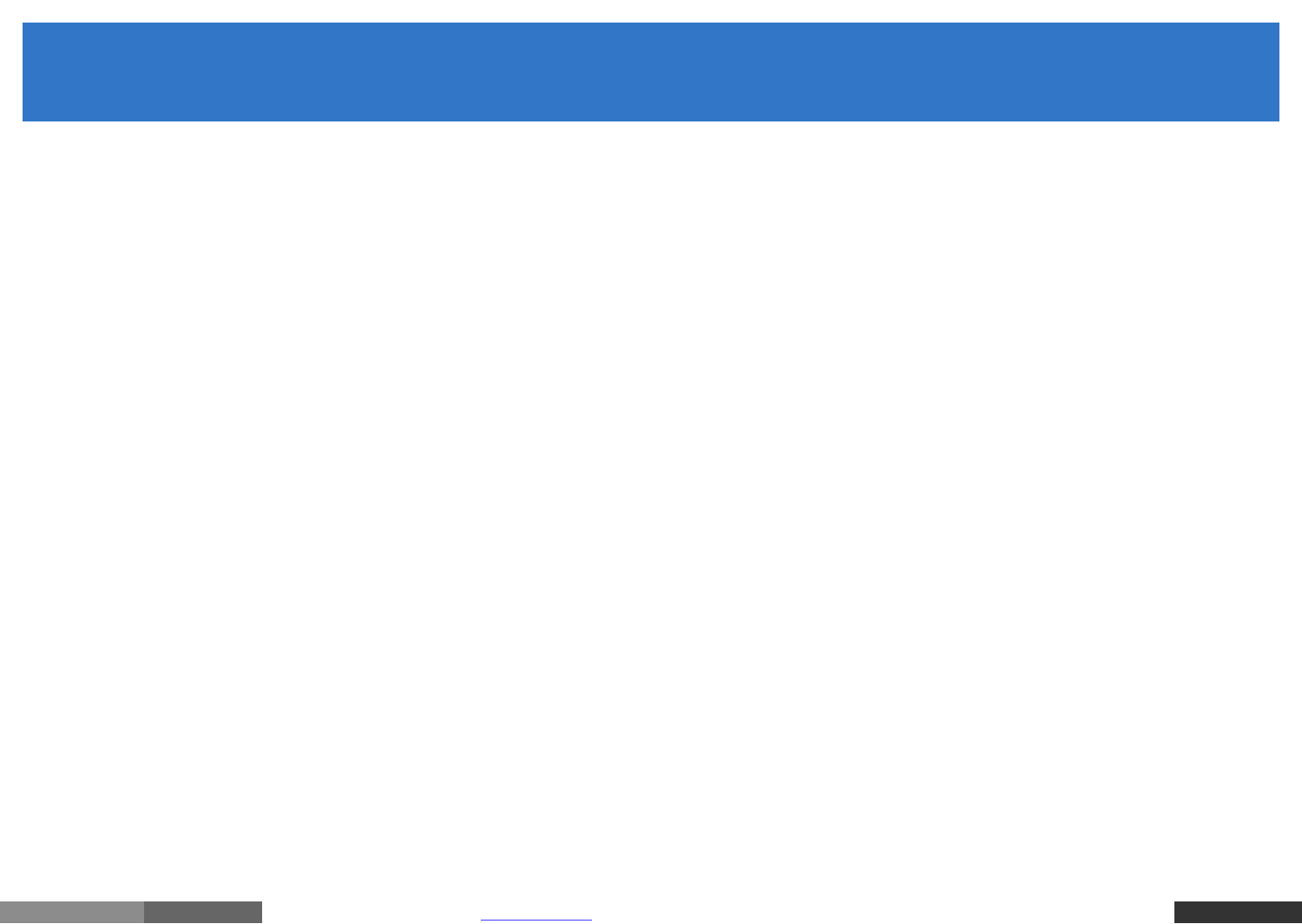### 6X TXHVWR VLWR XWLOL]]LDPR FRRNLH WHFQLFL H FRRNLH GL SU**RIRLOWILORXODHQ GSRHODP D**

SUHVWL LO FRQVHQVR DOODJJXRPULGLQM 2. DILIRQRRNLH

'29( 9LOODJJLR&LUF2OLDPR

3LD]]D6ROIHULQR

48\$1'2

open in browser PRO version Are you a developer? Try out the HTML to PDF API position of the ATML to PDF API pdfcrowd.com

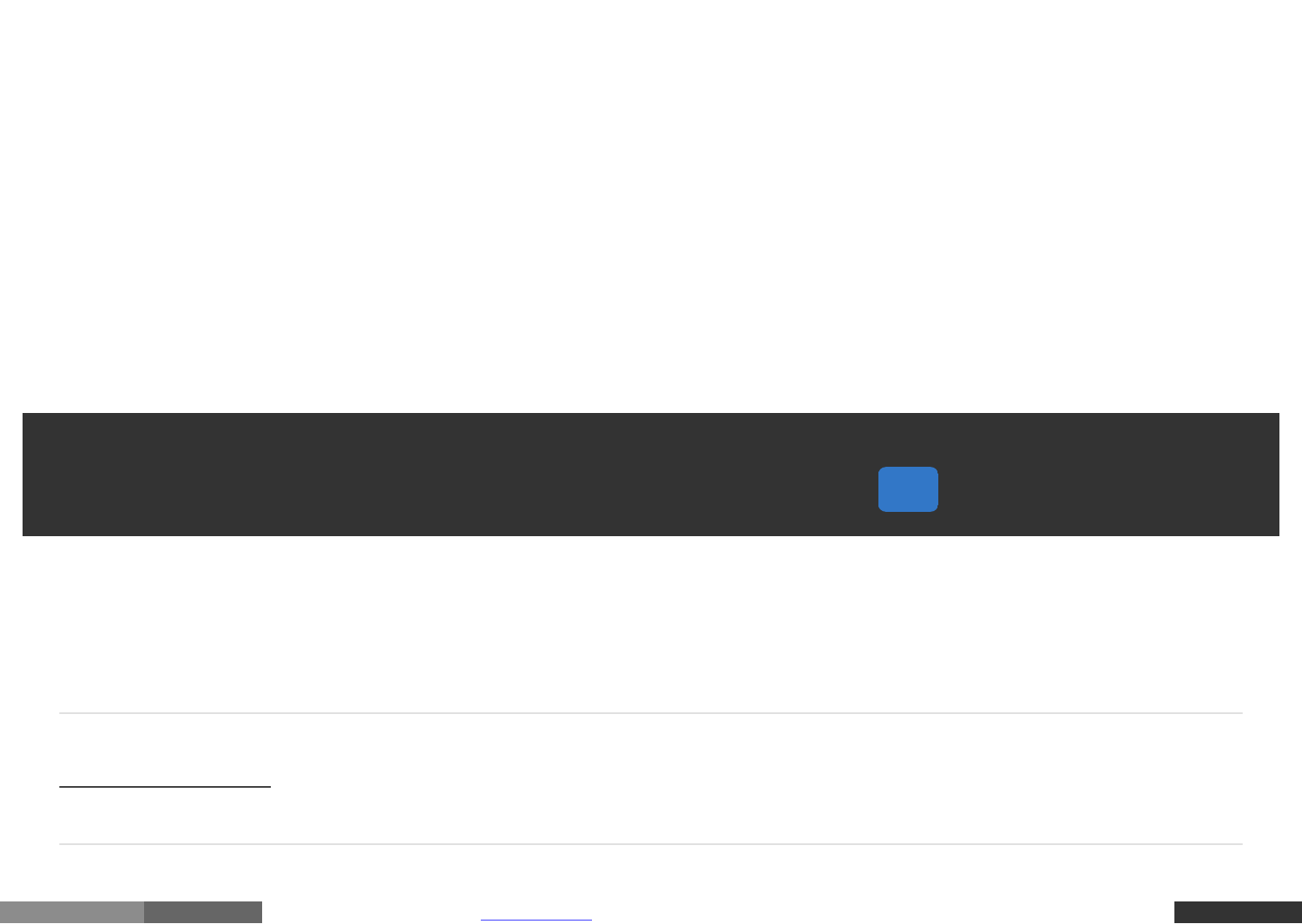| 'DO<br>GDOOH                                   | DO | $62/2$ $2**$          |  |  |
|------------------------------------------------|----|-----------------------|--|--|
| $35 (= = 2)$<br>$*5$7,6$                       |    |                       |  |  |
| $$/75( , 1)250$ = , 21,$<br>(YHQWR SHU EDPELQL |    |                       |  |  |
| PDJJLR                                         |    | ' $RPHQLFR = DFFDULD$ |  |  |

\$UULYD DG 7RULQR &LUF2/,DPR OD FDPSDJQD HGXFDWLYI 2EEOLJDWRULR GHJOOIL 2OOKLEURILDQWL XVDWL ULVFKL SHU O HFRQRPLD QD]LRQDOH H ORFDOH VRQR L WHPL SULQFLS YHQHUGX PDJJLRDOOHRUH **DQ**O3LLQQ]]]MOH0RQRIBHUQRLOO SUHVHQ]D GHOO \$VVHVVRUH DOO \$PELHQWH 6WHIDQLD \*L 2SHUDWLYRGHO&228

/ HYHQWR UDSSUHVHQWD OD SULQFLSDOH WDSSD SLHPRQ RUJDQL]]DWD GDO &RQVRU]LR 2EEOLJDWRULR GHJOL 2OL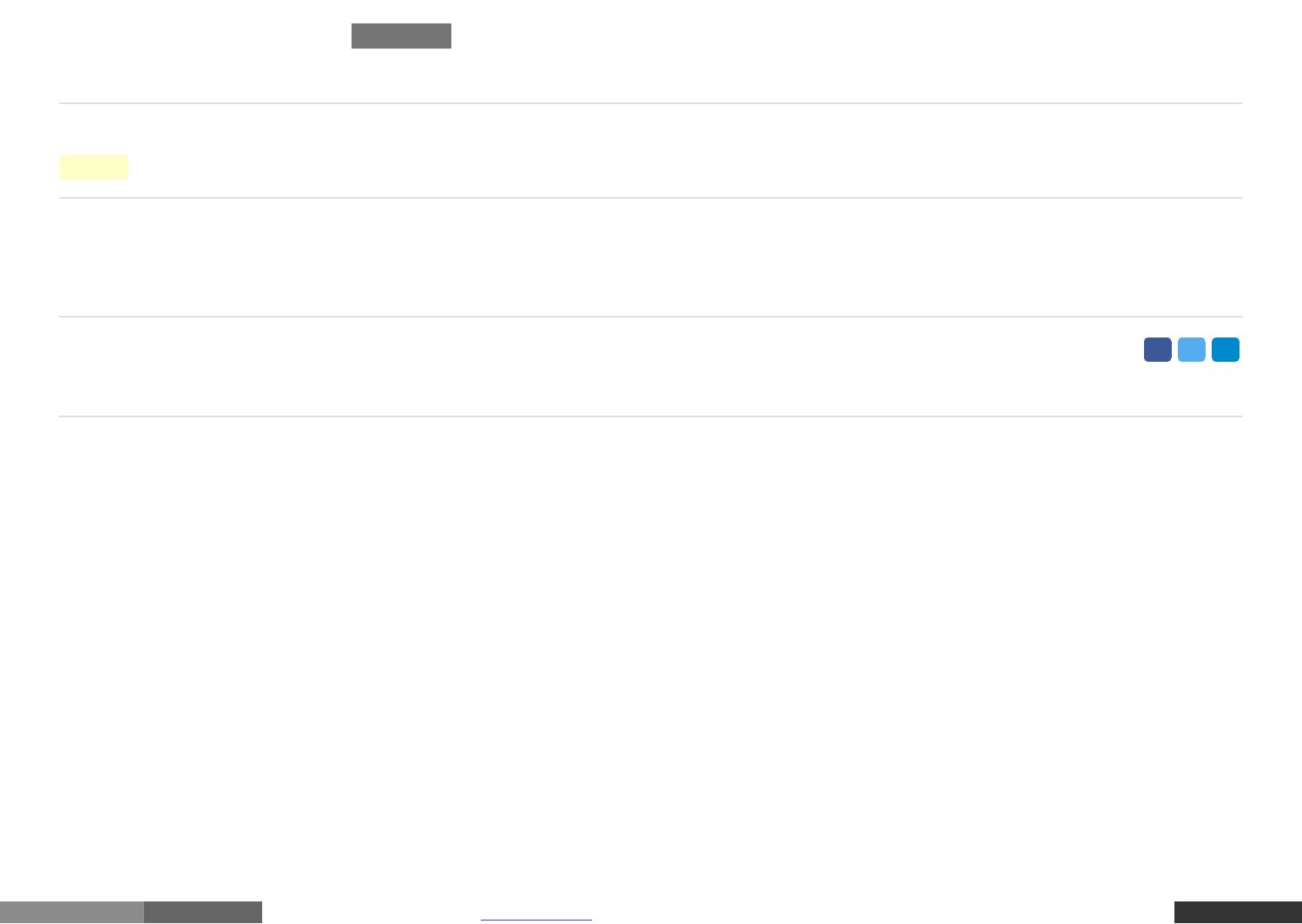GHOO \$PELHQWH H GL \$1&, FKH QHOO DUFR GL GXH DQQL LWDOLDQL DOOR VFRSR GL VHQVLELOL]]DUH O RSLQLRQH VPDOWLPHQWR GHL OXEULILFDQWL XVDWL H RWWLPL]]DUC

'DOOH DOOH DOO LQWHUQRGHVOS**VHOYOVUVJRIRO&LQUFFR2Q**WDU VFXROH FKH SDUWHFLSHUDQQR DJOL HGXFDWLRQDO ORU DOOHVWLWR GDO &RQVRU]LR H JLRFKHUDQQR D \*UHHQ /H DOO HGXFD]LRQH DPELHQWDOH 1HO FRUVR GHOO LQFRQV UDFFROWD GHJOL ROL OXEULILFDQWL XVDWL LQ 3LHPRQW &RQVRU]LR SURSRUUu LQVLHPH DL UHODWRUL OH VROX]

/ ROLR OXEULILFDQWH XVDWR v XQ ULILXWR SHULFRORVR XWLOL]]DWR LQ PRGR LPSURSULR SXy HVVHUH HVWUHPDP XPDQD EDVWL SHQVDUH FKH NJ FLUFD GL ROLR LO FDI FRSULUH XQD VXSHUILFLH JUDQGH TXDQWR XQ FDPSR GL

\$WWHQGHUH XQ LVWDQWH VWLDPR FDULFDQGR OD PDSSD GHO S

### \$UJRPH DPELH( FDPSDJ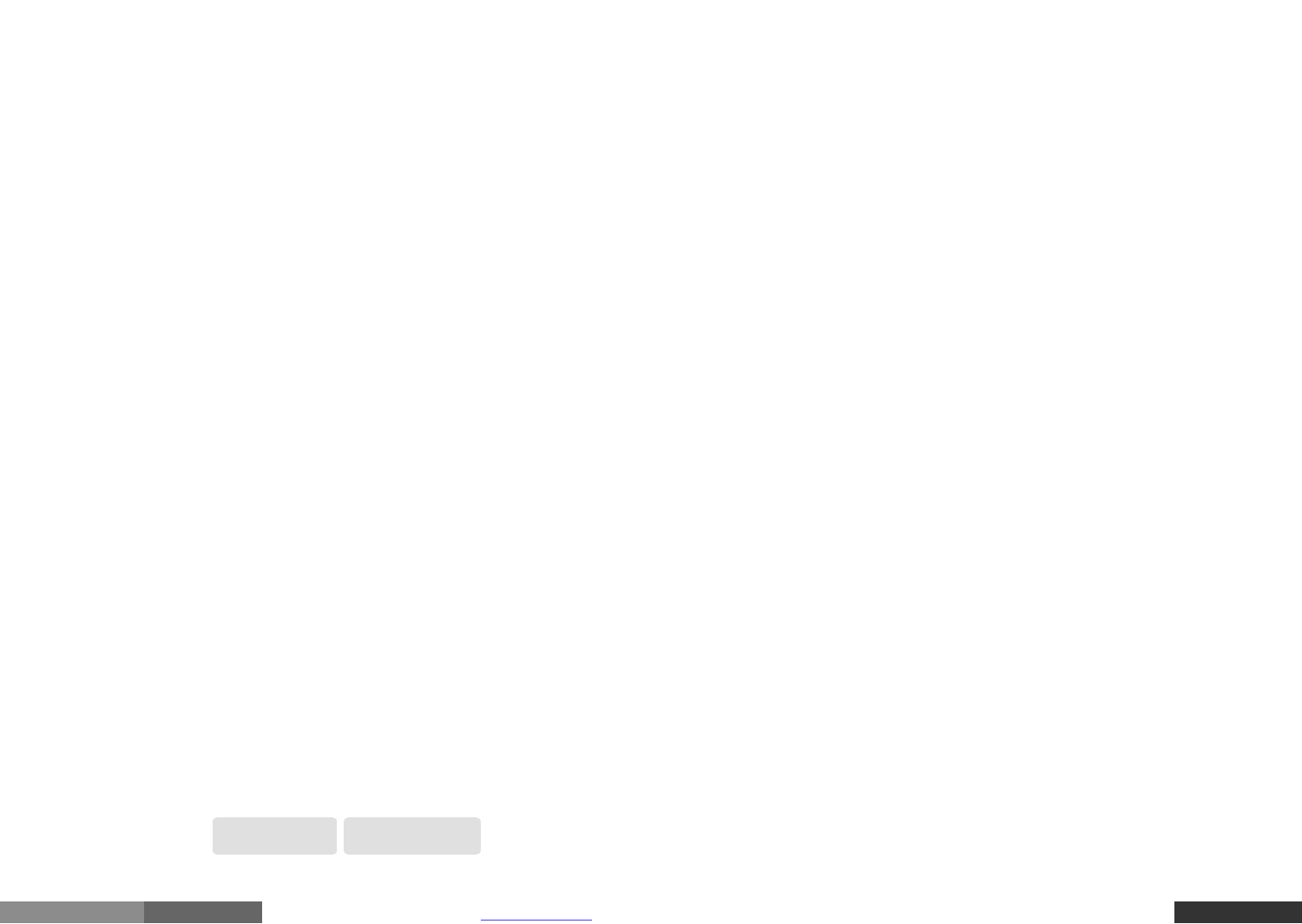

\$WWHQGHUH XQ LVWDQWH VWLDPR FDULFDQGR L FRPPHQWL GHJ( &RPPHQWL

### 5TYWJGGJ.SYJWJXXFWYN

7LWDQLF É 7KH ([KLELWLRQ DO GHOOH %HOOH \$

&RUVL GL <RJD JUDWXLWH DO F 6KDPEKDYL

\*UDQ 7RXU LO GHJOL LWLQHUD GL 7RULQR H GF

### .UN}[NXYN

7LWDQLF E &RUVL GL < \*U  $$U W LIDFW$  ( DOOD 3URP FHQWUR VW DO GHOOH %HO

SURYH JUDV 6KDPEKDYL

 $*UDQ7RXU$ FLFOR GHJ( 0DJQXP R( DOOD VFRS 7RULQR H G 3LHPRQWH

 $\overline{\bigwedge}$ , WDOLD 0 D J Q X P LPPDJLQ &DPHUD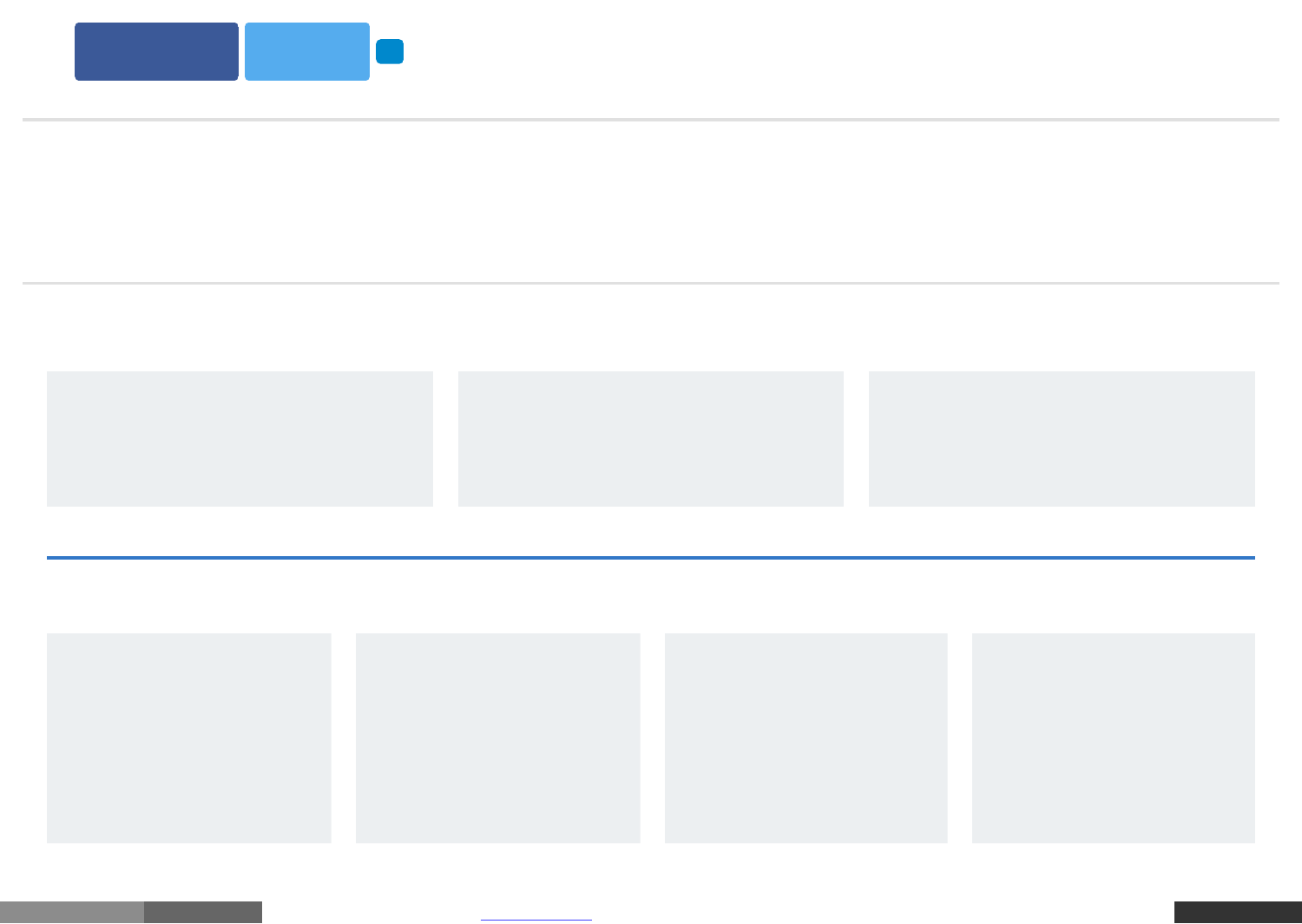## HMFTK@QHSX S@KX TLLHS ÝI RTAHSN BNOQHQ@H BNLD KD SDBMNKNFHD DRONM**BMMFT@KK@HQBH@KZ**

| $8515/$ ,                     | $$336$ 62&, \$/                                       |        |
|-------------------------------|-------------------------------------------------------|--------|
| & U R Q D F D                 |                                                       |        |
| 6SRUW                         |                                                       |        |
| 3ROLWLFD                      |                                                       |        |
| (FRQRPLD H /DYRUR             |                                                       |        |
| 6PDUW & LW\                   |                                                       |        |
| & R V D I D U H L Q F L W W j |                                                       |        |
| $= R Q H$                     |                                                       |        |
| 6HJQDOD]LRQL                  |                                                       |        |
|                               |                                                       |        |
|                               |                                                       | $\vee$ |
| <b>&amp;RS\ULJKW</b>          | 7RULQR7RGD\ VXSSOHPHQWR DO SOXULVHWWLPDQDOH WHOHPDWLF |        |
|                               |                                                       |        |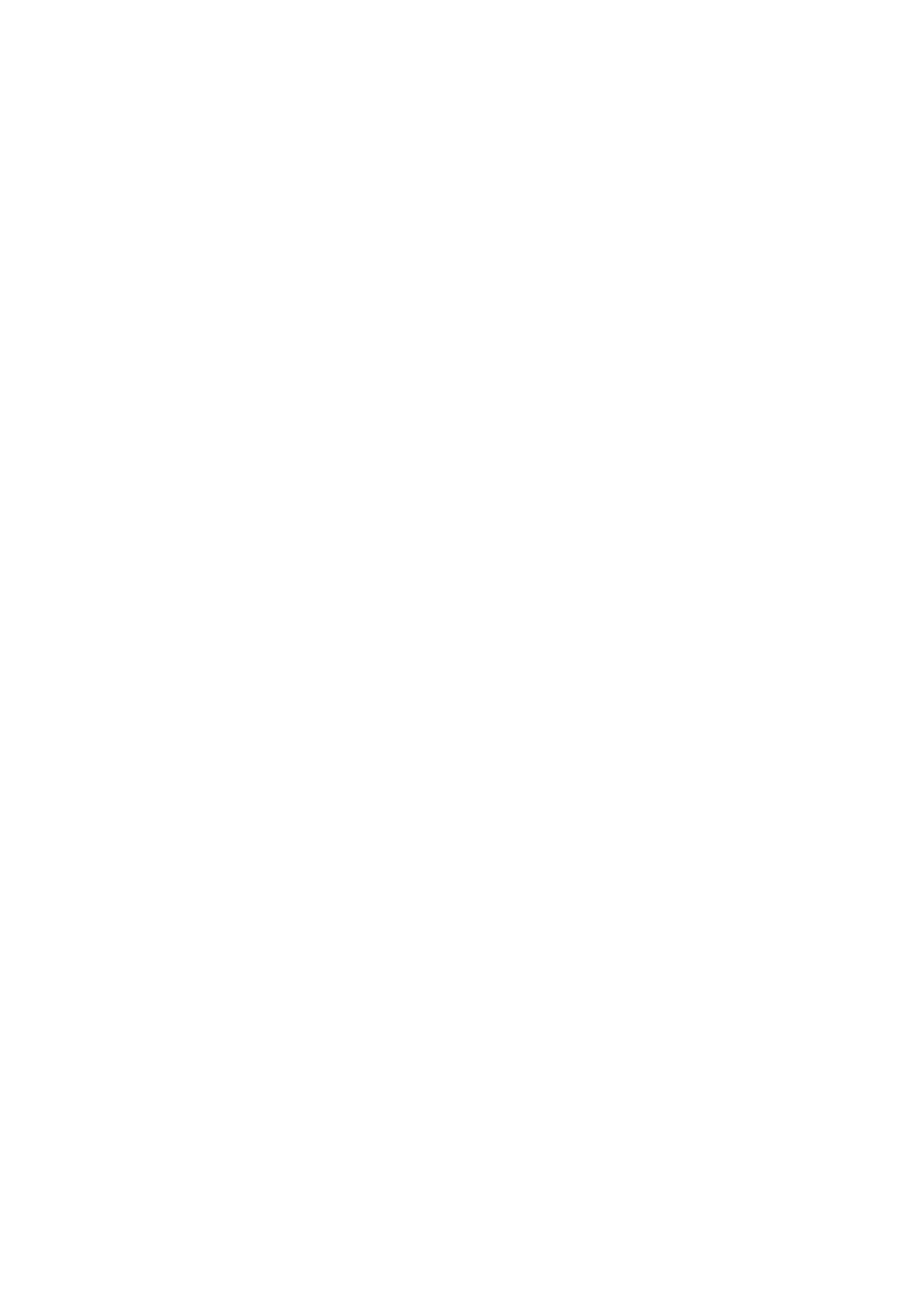**Contract Contract**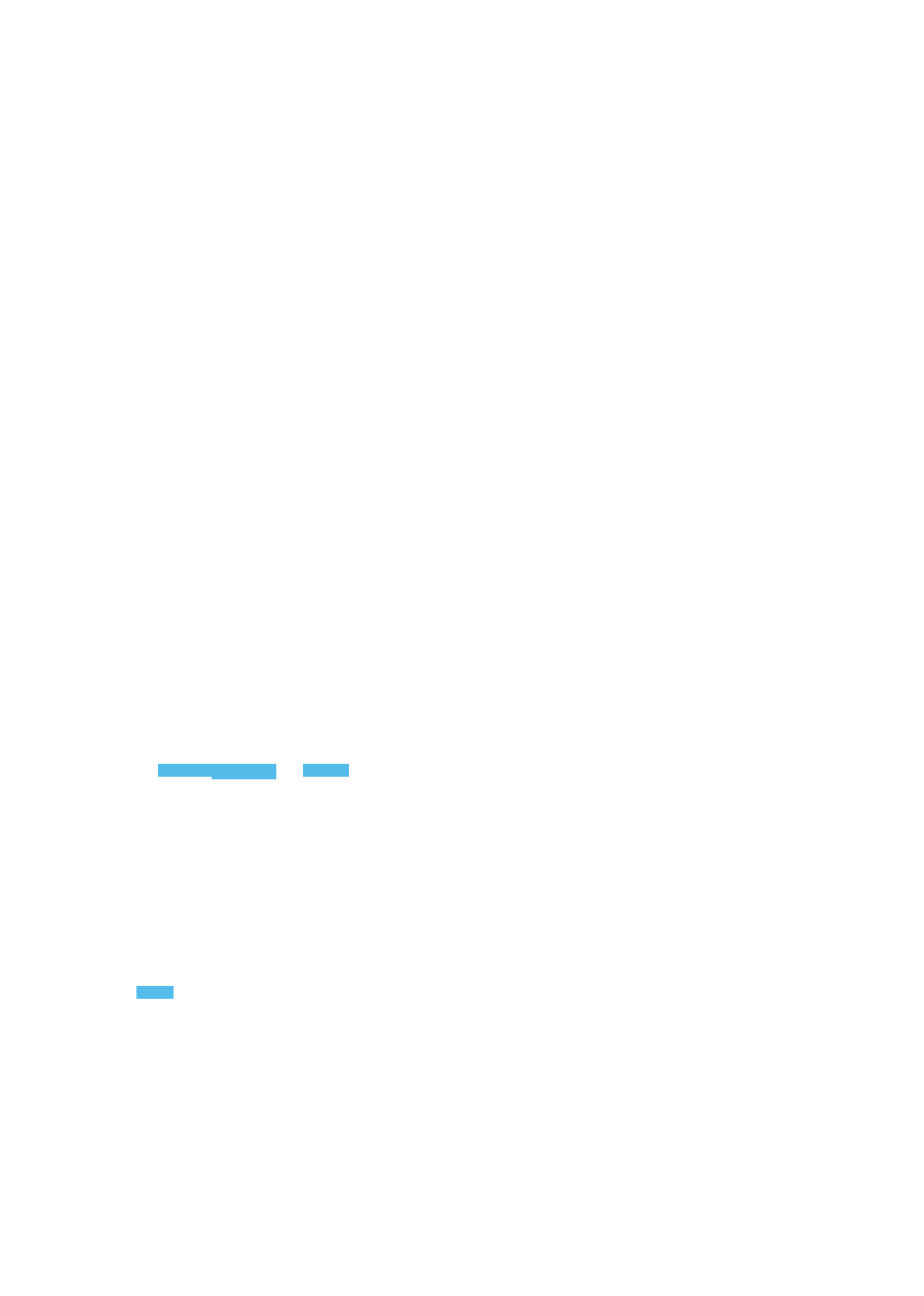$\mathcal{O}(\mathcal{O}_\mathcal{O})$  . The set of  $\mathcal{O}(\mathcal{O}_\mathcal{O})$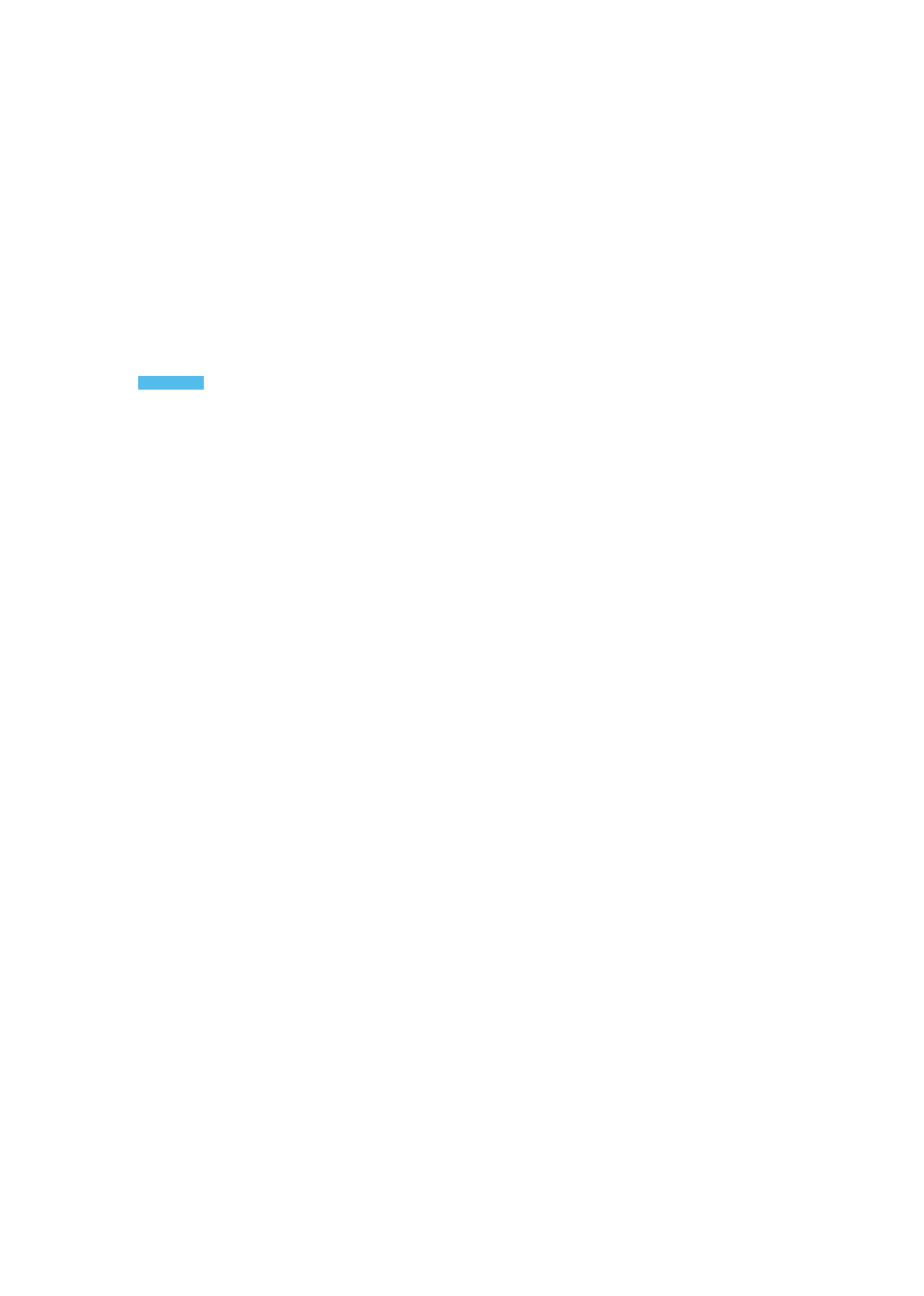<span id="page-32-0"></span>

| the control of the control of the control of the control of the control of the control of the control of the control of the control of the control of the control of the control of the control of the control of the control |  |
|-------------------------------------------------------------------------------------------------------------------------------------------------------------------------------------------------------------------------------|--|

Codice abbonamento: 016270 Codice abbonamento: 016270

 $\mathcal{L}^{\text{max}}_{\text{max}}$  and  $\mathcal{L}^{\text{max}}_{\text{max}}$